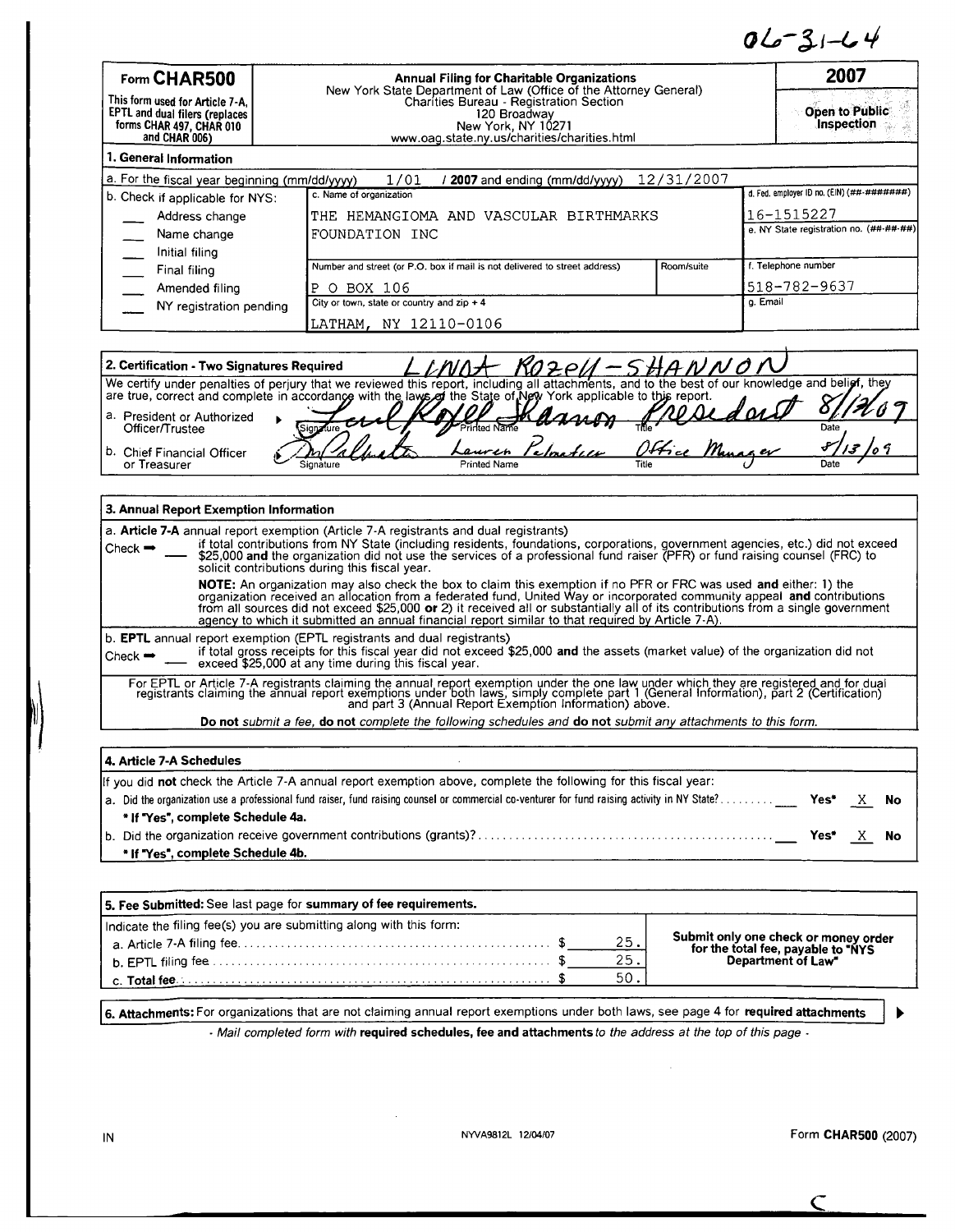## THE HEMANGIOMA AND VASCULAR BIRTHMARKS 16-1515227

#### 5. Fee Instructions

The filing fee depends on the organization's Registration Type. For details on Registration Type and filing fees, see the Instructions for<br>Form CHAR500.

| <b>Organization's Registration Type</b> | <b>Fee Instructions</b>                                                                                                                                                                                                                                |
|-----------------------------------------|--------------------------------------------------------------------------------------------------------------------------------------------------------------------------------------------------------------------------------------------------------|
| • Article 7-A                           | Calculate the Article 7-A filing fee using the table in <b>part a</b> below. The EPTL filing fee is \$0.                                                                                                                                               |
| • EPTL                                  | Calculate the EPTL filing fee using the table in part b below, the Article 7-A filing fee is \$0.                                                                                                                                                      |
| • Dual                                  | Calculate both the Article 7-A and EPTL filing fees using the tables in <b>parts a and b</b> below. Add the Article<br>7-A and EPTL filing fees together to calculate the total fee. Submit a <b>single</b> check or money order for the<br>total fee. |

#### a) Article 7-A filing fee

| Total Support & Revenue   Article 7-A Fee |       | <sup>*</sup> Any organization that contracted with or used the services of a professional fund                                                                 |
|-------------------------------------------|-------|----------------------------------------------------------------------------------------------------------------------------------------------------------------|
| more than \$250,000                       | \$25  | raiser (PFR) of fund raising counsel (FRC) during the reporting period must pay an<br>Article 7-A filing fee of \$25, regardless of total support and revenue. |
| up to \$250,000 *                         | S10 I |                                                                                                                                                                |

#### b) ETPL filing fee

| Net Worth at End of Year                         | <b>EPTL Fee</b> |
|--------------------------------------------------|-----------------|
| <b>Less than \$50,000</b>                        | \$25            |
| \$50,000 or more, but less than \$250,000        | \$50            |
| \$250,000 or more, but less than \$1,000,000     | \$100           |
| \$1,000,000 or more, but less than \$10,000,000  | \$250           |
| \$10,000,000 or more, but less than \$50,000,000 | \$750           |
| \$50,000,000 or more                             | \$1500          |

#### 6. Attachments - Document Attachment Check-List

Check the boxes for the documents you are attaching.

### **For** All **Filers** Filing Fee X Single check or money order payable to 'NYS Department of Law' Copies of Internal Revenue Service Forms **X IRS** Form **990** X Schedule A to IRS Form 990 Schedule B to IRS Form 990 IRS Form 990-T **\_IRSForm 990-EZ** Schedule A to IRS Form 990-EZ Schedule B to IRS Form 990-EZ IRS Form 990-T IRS Form 990-PF Schedule B to IRS Form 990-PF IRS Form 990-T

## Additional Article 7-A Document Attachment **Requirment**

Independent Accountant's Report

X Audit Report (total support & revenue more than \$250,000)

 $\overline{\phantom{a}}$  Review Report (total support & revenue \$100,001 to \$250,000)

No Accountant's Report Required (total support & revenue not more than \$100,000)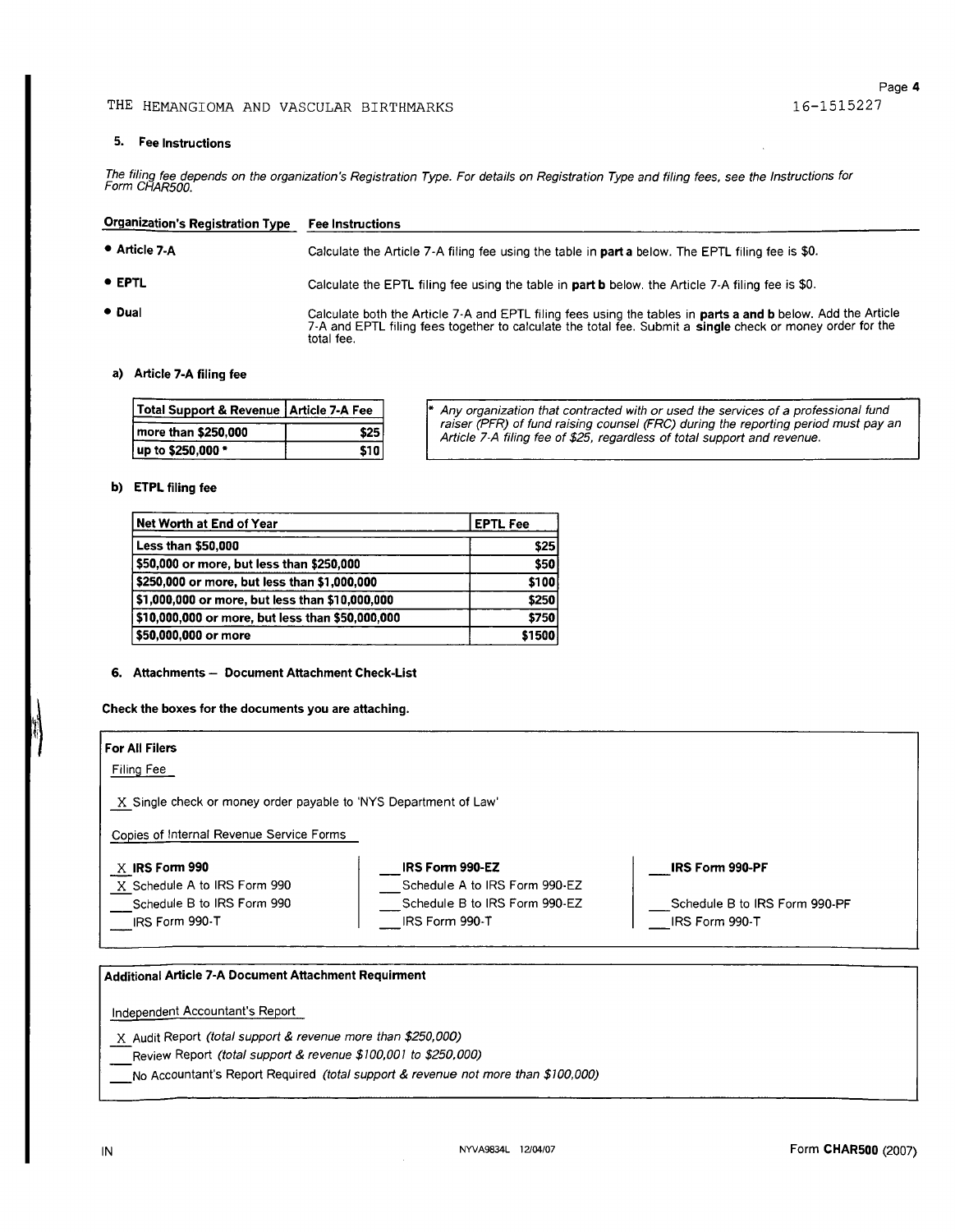| Form CHAR500<br>This form used for Article 7-A,<br>EPTL and dual filers (replaces<br>forms CHAR 497, CHAR 010<br>and CHAR 006) | <b>Annual Filing for Charitable Organizations</b><br>New York State Department of Law (Office of the Attorney General)<br>Charities Bureau - Registration Section<br>120 Broadway<br>New York, NY 10271<br>www.oag.state.ny.us/charities/charities.html |                                         | 2007<br>Openio Public<br><b>Inspection</b> |
|--------------------------------------------------------------------------------------------------------------------------------|---------------------------------------------------------------------------------------------------------------------------------------------------------------------------------------------------------------------------------------------------------|-----------------------------------------|--------------------------------------------|
| 1. General Information                                                                                                         |                                                                                                                                                                                                                                                         |                                         |                                            |
| a. For the fiscal year beginning (mm/dd/yyyy)                                                                                  | 1/01<br>/ 2007 and ending (mm/dd/yyyy) 12/31/2007                                                                                                                                                                                                       |                                         |                                            |
| b. Check if applicable for NYS:                                                                                                | c. Name of organization                                                                                                                                                                                                                                 |                                         | d. Fed. employer ID no. (EIN) (##-#######) |
| Address change                                                                                                                 | THE HEMANGIOMA AND VASCULAR BIRTHMARKS                                                                                                                                                                                                                  | 16-1515227                              |                                            |
| Name change                                                                                                                    | FOUNDATION INC                                                                                                                                                                                                                                          | e. NY State registration no. (##-##-##) |                                            |
| Initial filing                                                                                                                 |                                                                                                                                                                                                                                                         |                                         | $06 - 31 - 64$                             |
| Final filing                                                                                                                   | Number and street (or P.O. box if mail is not delivered to street address)                                                                                                                                                                              | Room/suite                              | f. Telephone number                        |
| Amended filing                                                                                                                 | BOX 106<br>P<br>$\Omega$                                                                                                                                                                                                                                |                                         | $518 - 782 - 9637$                         |
| NY registration pending                                                                                                        | City or town, state or country and $zip + 4$                                                                                                                                                                                                            | g. Email                                |                                            |
|                                                                                                                                | LATHAM, NY 12110-0106                                                                                                                                                                                                                                   |                                         |                                            |

| 2. Certification - Two Signatures Required |           |                                                                                                                                                                                                                                                                    |       |      |
|--------------------------------------------|-----------|--------------------------------------------------------------------------------------------------------------------------------------------------------------------------------------------------------------------------------------------------------------------|-------|------|
|                                            |           | We certify under penalties of perjury that we reviewed this report, including all attachments, and to the best of our knowledge and belief, they<br>are true, correct and complete in accordance with the laws of the State of New York applicable to this report. |       |      |
| 1a. President or Authorized                |           |                                                                                                                                                                                                                                                                    |       |      |
| Officer/Trustee                            | Signature | Printed Name                                                                                                                                                                                                                                                       | Title | Date |
| 1 <sup>b.</sup> Chief Financial Officer    |           |                                                                                                                                                                                                                                                                    |       |      |
| or Treasurer                               | Sianature | <b>Printed Name</b>                                                                                                                                                                                                                                                | Title | Date |

|                     | 3. Annual Report Exemption Information                                                                                                                                                                                                                                                                                                                                                                                                                                                  |  |  |  |  |  |
|---------------------|-----------------------------------------------------------------------------------------------------------------------------------------------------------------------------------------------------------------------------------------------------------------------------------------------------------------------------------------------------------------------------------------------------------------------------------------------------------------------------------------|--|--|--|--|--|
| Check $\rightarrow$ | a. Article 7-A annual report exemption (Article 7-A registrants and dual registrants)<br>if total contributions from NY State (including residents, foundations, corporations, government agencies, etc.) did not exceed<br>\$25,000 and the organization did not use the services of a professional fund raiser (PFR) or fund raising counsel (FRC) to<br>solicit contributions during this fiscal year.                                                                               |  |  |  |  |  |
|                     | NOTE: An organization may also check the box to claim this exemption if no PFR or FRC was used and either: 1) the<br>organization received an allocation from a federated fund. United Way or incorporated community appeal and contributions<br>from all sources did not exceed \$25,000 or 2) it received all or substantially all of its contributions from a single government<br>agency to which it submitted an annual financial report similar to that required by Article 7-A). |  |  |  |  |  |
| Check $\rightarrow$ | b. EPTL annual report exemption (EPTL registrants and dual registrants)<br>if total gross receipts for this fiscal year did not exceed \$25,000 and the assets (market value) of the organization did not<br>exceed \$25,000 at any time during this fiscal year.                                                                                                                                                                                                                       |  |  |  |  |  |
|                     | For EPTL or Article 7.A registrants claiming the annual report exemption under the one law under which they are registered and for dual<br>registrants claiming the annual report exemptions under both laws, simply complete par                                                                                                                                                                                                                                                       |  |  |  |  |  |
|                     | Do not submit a fee, do not complete the following schedules and do not submit any attachments to this form.                                                                                                                                                                                                                                                                                                                                                                            |  |  |  |  |  |

**4.** Article 7-A Schedules

| If you did not check the Article 7-A annual report exemption above, complete the following for this fiscal year: |                                                                                                                                                               |  |  |  |
|------------------------------------------------------------------------------------------------------------------|---------------------------------------------------------------------------------------------------------------------------------------------------------------|--|--|--|
|                                                                                                                  | a. Did the organization use a professional fund raiser, fund raising counsel or commercial co-venturer for fund raising activity in NY State? _____ Yes* X No |  |  |  |
|                                                                                                                  | * If "Yes", complete Schedule 4a.                                                                                                                             |  |  |  |
|                                                                                                                  |                                                                                                                                                               |  |  |  |
|                                                                                                                  | <sup>⊪</sup> If "Yes", complete Schedule 4b.                                                                                                                  |  |  |  |

| 5. Fee Submitted: See last page for summary of fee requirements.    |                   |                                                                                                  |
|---------------------------------------------------------------------|-------------------|--------------------------------------------------------------------------------------------------|
| Indicate the filing fee(s) you are submitting along with this form: | 25.<br>25.<br>50. | Submit only one check or money order<br>for the total fee, payable to "NYS<br>Department of Law" |

**6. Attachments:** For organizations that are not claiming annual report exemptions under both laws, see **page** 4 for **required attachments** ►

*- Mail completed form with requiredschedules, fee andattachments to the address* at *the top of this page -*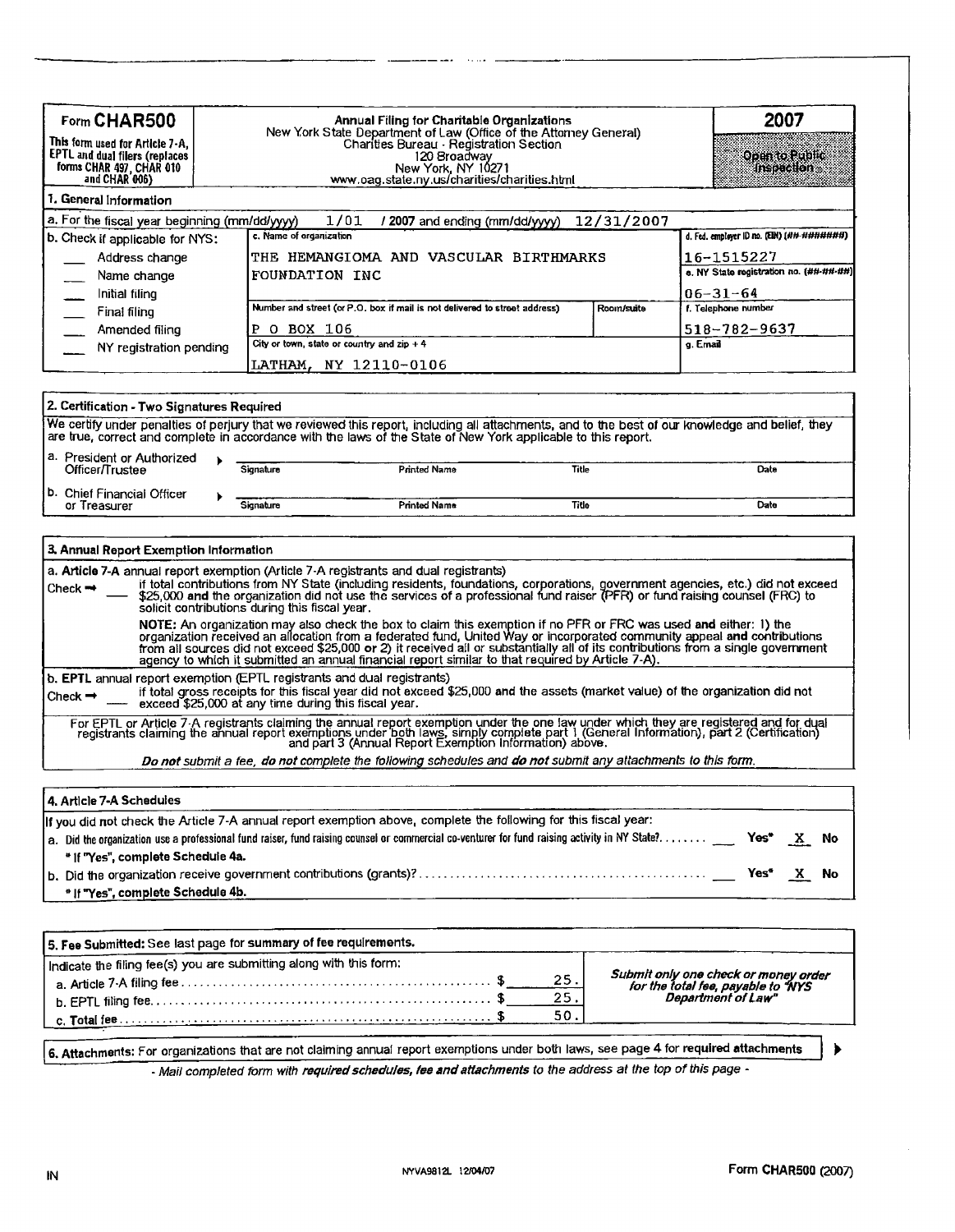## THE HEMANGIOMA AND VASCULAR BIRTHMARKS

## **Page 4** 16-1515227

## 5. Fee Instructions

The filing fee depends on the organization's Registration Type. For details on Registration Type and filing fees, see the Instructions for<br>Form CHAR500.

| <b>Organization's Registration Type</b> | <b>Fee Instructions</b>                                                                                                                                                                                                                  |
|-----------------------------------------|------------------------------------------------------------------------------------------------------------------------------------------------------------------------------------------------------------------------------------------|
| • Article 7-A                           | Calculate the Article 7-A filing fee using the table in part a below. The EPTL filing fee is \$0.                                                                                                                                        |
| • EPTL                                  | Calculate the EPTL filing fee using the table in part b below, the Article 7-A filing fee is \$0.                                                                                                                                        |
| • Dual                                  | Calculate both the Article 7-A and EPTL filing fees using the tables in parts a and b below. Add the Article<br>7-A and EPTL filing fees together to calculate the total fee. Submit a single check or money order for the<br>total fee. |

## a) Article 7-A filing fee

| Total Support & Revenue   Article 7-A Fee |
|-------------------------------------------|
| 25ء                                       |
| \$10                                      |
|                                           |

\* Any organization that contracted with or used the services of a professional fund<br>| raiser (PFR) of fund raising counsel (FRC) during the reporting period must pay an *Article 7-A filing fee of\$25, regardless oftotal support* and revenue.

### b) ETPL **filing fee**

| Net Worth at End of Year                         | <b>EPTL Fee</b> |
|--------------------------------------------------|-----------------|
| Less than \$50,000                               | \$25            |
| \$50,000 or more, but less than \$250,000        | <b>S50</b>      |
| \$250,000 or more, but less than \$1,000,000     | \$100           |
| \$1,000,000 or more, but less than \$10,000,000  | \$250           |
| \$10,000,000 or more, but less than \$50,000,000 | \$750           |
| 550,000,000 or more \$                           | \$1500          |

## **6. Attachments** - **Document Attachment** Check-List

*Check the boxes forthe documents youare attaching.*

| For All Filers<br>Filing Fee                                                                   |                                                                                                     |                                                                           |
|------------------------------------------------------------------------------------------------|-----------------------------------------------------------------------------------------------------|---------------------------------------------------------------------------|
| X Single check or money order payable to 'NYS Department of Law'                               |                                                                                                     |                                                                           |
| Copies of Internal Revenue Service Forms                                                       |                                                                                                     |                                                                           |
| X IRS Form 990<br>X Schedule A to IRS Form 990<br>Schedule B to IRS Form 990<br>IRS Form 990-T | IRS Form 990-EZ<br>Schedule A to IRS Form 990-EZ<br>Schedule B to IRS Form 990-EZ<br>IRS Form 990-T | <b>IRS Form 990-PF</b><br>Schedule B to IRS Form 990-PF<br>IRS Form 990-T |
| Additional Article 7-A Document Attachment Requirment                                          |                                                                                                     |                                                                           |
| Independent Accountant's Report                                                                |                                                                                                     |                                                                           |
| X Audit Report (total support & revenue more than \$250,000)                                   |                                                                                                     |                                                                           |

-Review Report *(total support & revenue \$100,001* to *\$25Q000)*

No Accountant's Report Required *(total support & revenue* not *more than \$100,000)*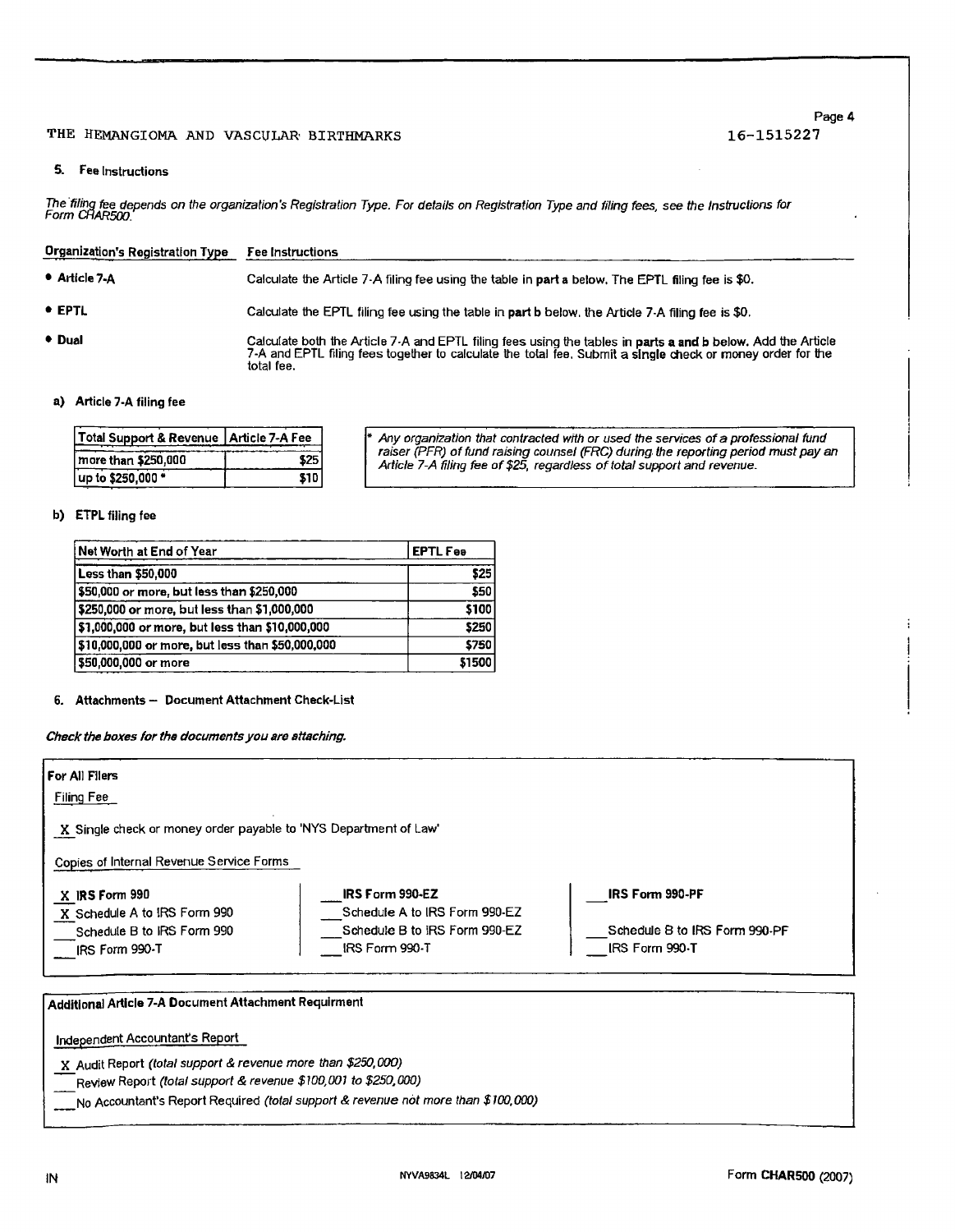|                       |          |                                                                                                                                                                                                            |                              |                                                                                                                                                                       |                    |                |                |                                                                                           |                                             | OMB No. 1545-0047                                                                                                                             |
|-----------------------|----------|------------------------------------------------------------------------------------------------------------------------------------------------------------------------------------------------------------|------------------------------|-----------------------------------------------------------------------------------------------------------------------------------------------------------------------|--------------------|----------------|----------------|-------------------------------------------------------------------------------------------|---------------------------------------------|-----------------------------------------------------------------------------------------------------------------------------------------------|
|                       |          | Form 990                                                                                                                                                                                                   |                              | <b>Return of Organization Exempt From Income Tax</b>                                                                                                                  |                    |                |                |                                                                                           |                                             | 2007                                                                                                                                          |
|                       |          |                                                                                                                                                                                                            |                              |                                                                                                                                                                       |                    |                |                |                                                                                           |                                             |                                                                                                                                               |
|                       |          | Under section 501(c), 527, or 4947(a)(1) of the Internal Revenue Code<br>(except black lung benefit trust or private foundation)<br>Department of the Treasury                                             |                              |                                                                                                                                                                       |                    |                |                |                                                                                           |                                             | Open to Public<br><b>Inspection</b>                                                                                                           |
|                       |          | The organization may have to use a copy of this return to satisfy state reporting requirements.<br>Internal Revenue Service(77)<br>, 2007, and ending<br>For the 2007 calendar year, or tax year beginning |                              |                                                                                                                                                                       |                    |                |                |                                                                                           |                                             |                                                                                                                                               |
| A                     |          |                                                                                                                                                                                                            |                              |                                                                                                                                                                       |                    |                |                |                                                                                           |                                             | D Employer Identification Number                                                                                                              |
| в                     |          | Check if applicable.                                                                                                                                                                                       | Piease use                   | c<br>THE HEMANGIOMA AND VASCULAR BIRTHMARKS                                                                                                                           |                    |                |                |                                                                                           | 16-1515227                                  |                                                                                                                                               |
|                       |          | Address change                                                                                                                                                                                             | <b>IRS</b> label<br>or print | FOUNDATION INC                                                                                                                                                        | E Telephone number |                |                |                                                                                           |                                             |                                                                                                                                               |
|                       |          | Name change<br>Initial return                                                                                                                                                                              | or type.<br>See<br>specific  | P 0 BOX 106                                                                                                                                                           |                    |                |                |                                                                                           |                                             | 518-782-9637                                                                                                                                  |
|                       |          | Termination                                                                                                                                                                                                | listruc-<br>tions.           | LATHAM, NY 12110-0106                                                                                                                                                 |                    |                |                |                                                                                           | F Accounting                                | $X$ Cash<br>Accrual                                                                                                                           |
|                       |          | Amended return                                                                                                                                                                                             |                              |                                                                                                                                                                       |                    |                |                |                                                                                           |                                             | Other (specify)                                                                                                                               |
|                       |          | Application pending                                                                                                                                                                                        |                              | • Section 501(c)(3) organizations and 4947(a)(1) nonexempt<br>charitable trusts must attach a completed Schedule A                                                    |                    |                |                | H and I are not applicable to section 527 organizations.                                  |                                             |                                                                                                                                               |
|                       |          |                                                                                                                                                                                                            |                              | (Form 990 or 990-EZ).                                                                                                                                                 |                    |                |                | <b>H</b> (a) is this a group return for affiliates? $\ldots$                              |                                             | ΙX<br><b>No</b><br>l Yes                                                                                                                      |
| G                     |          | Web site: $\blacktriangleright$ WWW. BIRTHMARK. ORG                                                                                                                                                        |                              |                                                                                                                                                                       |                    |                |                | $H(b)$ If 'Yes,' enter number of affiliates.<br><b>H</b> (c) Are all affiliates included? |                                             | <b>No</b><br>i Yes                                                                                                                            |
| J                     |          |                                                                                                                                                                                                            |                              |                                                                                                                                                                       |                    |                |                |                                                                                           | (If 'No,' attach a list. See instructions.) |                                                                                                                                               |
|                       |          | <b>Organization type</b><br>(check only one) $\ldots$ $\blacktriangleright \boxed{X}$ 501(c)                                                                                                               |                              |                                                                                                                                                                       | $3 -$ (insert no.) | 4947(a)(1) or  | 527            | $H(d)$ is this a separate return filed by an                                              |                                             |                                                                                                                                               |
|                       |          |                                                                                                                                                                                                            |                              | K Check here $\blacktriangleright$   if the organization is not a 509(a)(3) supporting organization and its                                                           |                    |                |                |                                                                                           | organization covered by a group ruling?     | $[\overline{X}]$ No<br>Yes                                                                                                                    |
|                       |          |                                                                                                                                                                                                            |                              | gross receipts are normally not more than \$25,000. A return is not required, but if the<br>organization chooses to file a return, be sure to file a complete return. |                    |                |                |                                                                                           | Group Exemption Number                      |                                                                                                                                               |
|                       |          |                                                                                                                                                                                                            |                              |                                                                                                                                                                       |                    |                |                | M                                                                                         |                                             | Check $\blacktriangleright$ $\vert X \vert$ if the organization is <b>not</b> required<br>to attach Schedule B (Form 990, 990-EZ, or 990-PF). |
|                       | Part i   |                                                                                                                                                                                                            |                              | Gross receipts: Add lines 6b, 8b, 9b, and 10b to line 12 > 676, 235.<br>Revenue, Expenses, and Changes in Net Assets or Fund Balances (See the instructions.)         |                    |                |                |                                                                                           |                                             |                                                                                                                                               |
|                       | 1        |                                                                                                                                                                                                            |                              | Contributions, gifts, grants, and similar amounts received:                                                                                                           |                    |                |                |                                                                                           |                                             |                                                                                                                                               |
|                       |          |                                                                                                                                                                                                            |                              |                                                                                                                                                                       |                    |                | 1al            |                                                                                           | 176,371.                                    |                                                                                                                                               |
|                       |          |                                                                                                                                                                                                            |                              | <b>b</b> Direct public support (not included on line 1a)                                                                                                              |                    |                | 1 <sub>b</sub> |                                                                                           | 209,983.                                    |                                                                                                                                               |
|                       |          |                                                                                                                                                                                                            |                              |                                                                                                                                                                       |                    |                | 1c             |                                                                                           |                                             |                                                                                                                                               |
|                       |          |                                                                                                                                                                                                            |                              | d Government contributions (grants) (not included on line 1a)                                                                                                         |                    |                | - 1 di         |                                                                                           |                                             |                                                                                                                                               |
|                       | е        |                                                                                                                                                                                                            |                              |                                                                                                                                                                       |                    |                |                |                                                                                           | 1 e l                                       | 386, 354.                                                                                                                                     |
|                       | z        |                                                                                                                                                                                                            |                              | Program service revenue including government fees and contracts (from Part VII, line 93)                                                                              |                    |                |                |                                                                                           | $\overline{2}$                              | 11,201.                                                                                                                                       |
|                       | з        |                                                                                                                                                                                                            |                              |                                                                                                                                                                       |                    |                |                |                                                                                           | $\overline{\mathbf{3}}$                     |                                                                                                                                               |
|                       | 4        |                                                                                                                                                                                                            |                              |                                                                                                                                                                       |                    |                |                |                                                                                           | 4                                           | 902.                                                                                                                                          |
|                       | 5        |                                                                                                                                                                                                            |                              |                                                                                                                                                                       |                    |                |                |                                                                                           | 5                                           | 6, 140.                                                                                                                                       |
|                       |          |                                                                                                                                                                                                            |                              |                                                                                                                                                                       |                    |                | 6al<br>-6Ы     |                                                                                           |                                             |                                                                                                                                               |
|                       |          |                                                                                                                                                                                                            |                              |                                                                                                                                                                       |                    |                |                |                                                                                           | 6c)                                         |                                                                                                                                               |
|                       | 7        |                                                                                                                                                                                                            |                              | Other investment income (describe $\ldots$ ,                                                                                                                          |                    |                |                |                                                                                           | $\overline{7}$                              |                                                                                                                                               |
| ヒハロオヒヘヒド              |          |                                                                                                                                                                                                            |                              |                                                                                                                                                                       |                    | (A) Securities |                | (B) Other                                                                                 |                                             |                                                                                                                                               |
|                       |          |                                                                                                                                                                                                            |                              | 8a Gross amount from sales of assets other                                                                                                                            |                    | 271,638        | 8a             |                                                                                           |                                             |                                                                                                                                               |
|                       |          |                                                                                                                                                                                                            |                              | <b>b</b> Less: cost or other basis and sales expenses $\dots \dots$                                                                                                   |                    | 235,969        | 8b             |                                                                                           |                                             |                                                                                                                                               |
|                       |          |                                                                                                                                                                                                            |                              | <b>c</b> Gain or (loss) (attach schedule). STATEMENT . 1 . $\vert$                                                                                                    |                    | 35,669.        | 8cl            |                                                                                           |                                             |                                                                                                                                               |
|                       |          |                                                                                                                                                                                                            |                              |                                                                                                                                                                       |                    |                |                |                                                                                           | 8d                                          | 35,669.                                                                                                                                       |
|                       | 9        |                                                                                                                                                                                                            |                              | Special events and activities (attach schedule). If any amount is from gaming, check here ▶                                                                           |                    |                |                |                                                                                           |                                             |                                                                                                                                               |
|                       |          |                                                                                                                                                                                                            |                              | <b>a</b> Gross revenue (not including $\begin{bmatrix} 9 \\ 2 \end{bmatrix}$ example 10 of contributions                                                              |                    |                | 9al            |                                                                                           |                                             |                                                                                                                                               |
|                       |          |                                                                                                                                                                                                            |                              | <b>b</b> Less: direct expenses other than fundraising expenses                                                                                                        |                    |                | 9bl            |                                                                                           |                                             |                                                                                                                                               |
|                       |          |                                                                                                                                                                                                            |                              | c Net income or (loss) from special events. Subtract line 9b from line 9a                                                                                             |                    |                |                |                                                                                           | 9с                                          |                                                                                                                                               |
|                       |          |                                                                                                                                                                                                            |                              |                                                                                                                                                                       |                    |                |                |                                                                                           |                                             |                                                                                                                                               |
|                       |          |                                                                                                                                                                                                            |                              |                                                                                                                                                                       |                    |                |                |                                                                                           |                                             |                                                                                                                                               |
|                       |          |                                                                                                                                                                                                            |                              | c Gross profit or (loss) from sales of inventory (attach schedule). Subtract line 10b from line 10a                                                                   |                    |                |                |                                                                                           | 10c                                         |                                                                                                                                               |
|                       | 11       |                                                                                                                                                                                                            |                              |                                                                                                                                                                       |                    |                |                |                                                                                           | 11                                          |                                                                                                                                               |
|                       | 12       |                                                                                                                                                                                                            |                              |                                                                                                                                                                       |                    |                |                |                                                                                           | 12                                          | 440,266.                                                                                                                                      |
|                       | 13       |                                                                                                                                                                                                            |                              |                                                                                                                                                                       |                    |                |                |                                                                                           | 13                                          | 303,698.                                                                                                                                      |
| <b>Exp</b>            | 14       |                                                                                                                                                                                                            |                              |                                                                                                                                                                       |                    |                |                |                                                                                           | 14                                          | 42,657.                                                                                                                                       |
| ř                     | 15       |                                                                                                                                                                                                            |                              |                                                                                                                                                                       |                    |                |                |                                                                                           | 15                                          | 78,488.                                                                                                                                       |
| S<br>E<br>S           | 16       |                                                                                                                                                                                                            |                              |                                                                                                                                                                       |                    |                |                |                                                                                           | 16                                          |                                                                                                                                               |
|                       | 17       |                                                                                                                                                                                                            |                              |                                                                                                                                                                       |                    |                |                |                                                                                           | 17<br>18                                    | 424,843.<br>15,423.                                                                                                                           |
|                       | 18<br>19 |                                                                                                                                                                                                            |                              | Net assets or fund balances at beginning of year (from line 73, column (A))                                                                                           |                    |                |                |                                                                                           | 19                                          | 20, 359.                                                                                                                                      |
| S<br>F<br>N<br>F<br>T | 20       |                                                                                                                                                                                                            |                              | Other changes in net assets or fund balances (attach explanation)  SEE. STATEMENT. 2                                                                                  |                    |                |                |                                                                                           | 20                                          | $-31,325.$                                                                                                                                    |
|                       | 21       |                                                                                                                                                                                                            |                              |                                                                                                                                                                       |                    |                |                |                                                                                           | 21                                          | 4,457.                                                                                                                                        |
|                       |          |                                                                                                                                                                                                            |                              | BAA For Privacy Act and Paperwork Reduction Act Notice, see the separate instructions.                                                                                |                    |                |                |                                                                                           | TEEA0109L 12/27/07                          | Form 990 (2007)                                                                                                                               |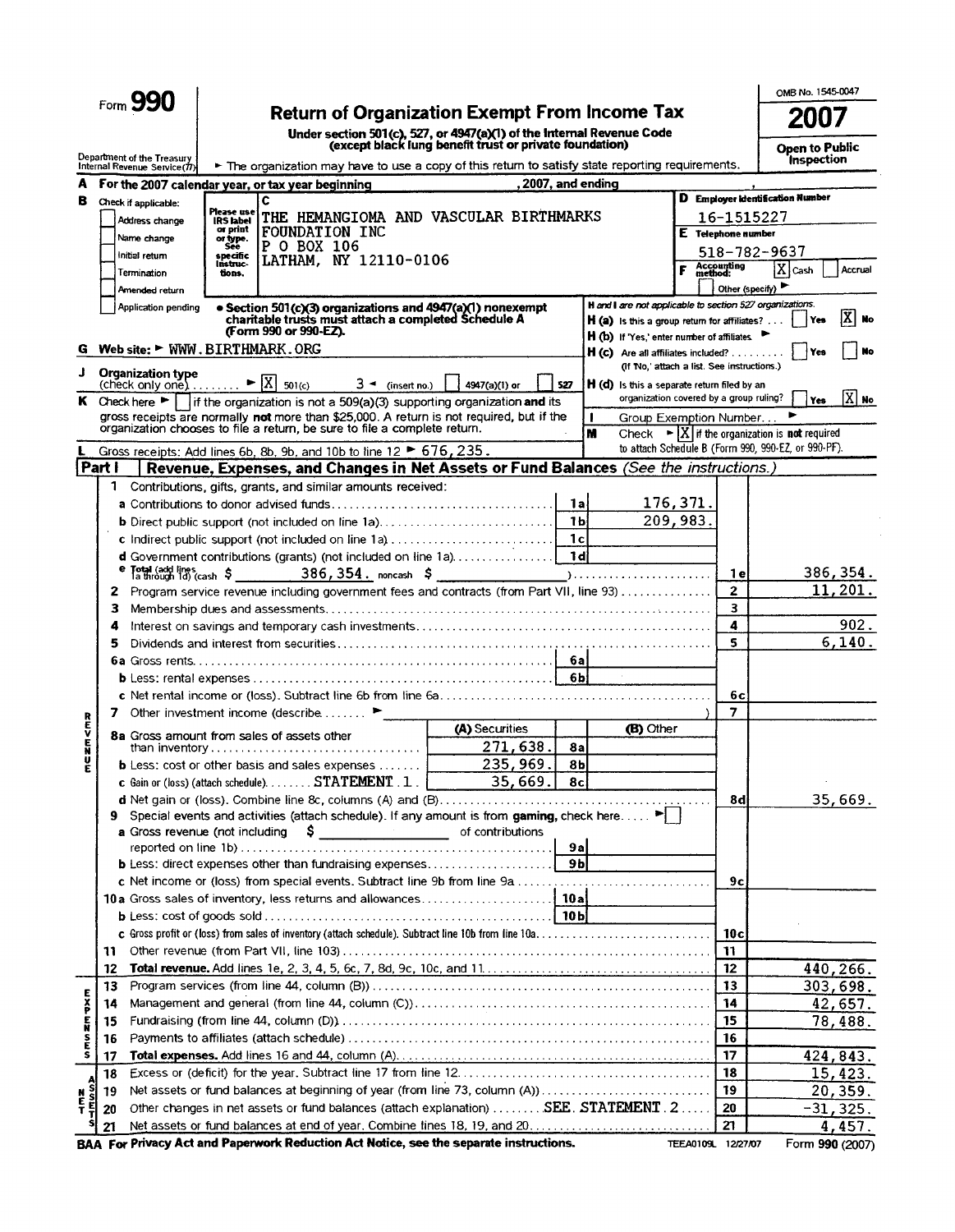# Form 990 (2007) THE HEMANGIOMA AND VASCULAR BIRTHMARKS 16-1515227 Page 2<br>Read U. List of Cunctional Expenses All executations must complete column (A) Columns (B) (C) and (D) are required

|            | Statement of Functional Expenses All organizations must complete column (A). Columns (B), (C), and (D) are required<br>for section 501(c)(3) and (4) organizations and section 4947(a)(1) nonexempt charitable trusts but optiona                                                                                                                                                                                                                                                     |                                                                            |                  |                         |                               |                 |
|------------|---------------------------------------------------------------------------------------------------------------------------------------------------------------------------------------------------------------------------------------------------------------------------------------------------------------------------------------------------------------------------------------------------------------------------------------------------------------------------------------|----------------------------------------------------------------------------|------------------|-------------------------|-------------------------------|-----------------|
|            | Do not include amounts reported on line<br>6b, 8b, 9b, 10b, or 16 of Part I.                                                                                                                                                                                                                                                                                                                                                                                                          |                                                                            | (A) Total        | (B) Program<br>services | (C) Management<br>and general | (D) Fundraising |
|            | 22a Grants paid from donor advised                                                                                                                                                                                                                                                                                                                                                                                                                                                    |                                                                            |                  |                         |                               |                 |
|            | funds (attach sch)                                                                                                                                                                                                                                                                                                                                                                                                                                                                    |                                                                            |                  |                         |                               |                 |
|            | Ŝ<br>(cash<br>\$                                                                                                                                                                                                                                                                                                                                                                                                                                                                      |                                                                            |                  |                         |                               |                 |
|            | non-cash<br>If this amount includes                                                                                                                                                                                                                                                                                                                                                                                                                                                   |                                                                            |                  |                         |                               |                 |
|            | foreign grants, check here ▶ □                                                                                                                                                                                                                                                                                                                                                                                                                                                        | 22a                                                                        |                  |                         |                               |                 |
|            | 22b Other grants and allocations (att sch)                                                                                                                                                                                                                                                                                                                                                                                                                                            |                                                                            |                  |                         |                               |                 |
|            | (cash<br>s                                                                                                                                                                                                                                                                                                                                                                                                                                                                            |                                                                            |                  |                         |                               |                 |
|            | s<br>non-cash                                                                                                                                                                                                                                                                                                                                                                                                                                                                         |                                                                            |                  |                         |                               |                 |
|            | If this amount includes<br>foreign grants, check here ▶                                                                                                                                                                                                                                                                                                                                                                                                                               | 22 <sub>b</sub>                                                            |                  |                         |                               |                 |
|            | 23 Specific assistance to individuals<br>$(attach schedule). \ldots \ldots \ldots \ldots$                                                                                                                                                                                                                                                                                                                                                                                             | 23                                                                         |                  |                         |                               |                 |
| 24         | Benefits paid to or for members<br>(attach schedule)                                                                                                                                                                                                                                                                                                                                                                                                                                  | 24                                                                         |                  |                         |                               |                 |
|            | 25 a Compensation of current officers,                                                                                                                                                                                                                                                                                                                                                                                                                                                |                                                                            |                  |                         |                               |                 |
|            | directors, key employees, etc. listed<br>in Part $V-A$ , $\ldots$ , $\ldots$ , $\ldots$ , $\ldots$ , $\ldots$ , $\ldots$ , $\ldots$                                                                                                                                                                                                                                                                                                                                                   | 25a                                                                        | 141,600.         | 99,120.                 | 21, 240.                      | 21,240.         |
|            | <b>b</b> Compensation of former officers,<br>directors, key employees, etc. listed                                                                                                                                                                                                                                                                                                                                                                                                    | 25 <sub>b</sub>                                                            | 0.               | $\mathbf{0}$ .          | 0.                            | 0.              |
|            | c Compensation and other distributions, not                                                                                                                                                                                                                                                                                                                                                                                                                                           |                                                                            |                  |                         |                               |                 |
|            | included above, to disqualified persons (as<br>defined under section 4958(f)(1)) and persons                                                                                                                                                                                                                                                                                                                                                                                          |                                                                            |                  |                         |                               |                 |
|            | described in section<br>$4958(c)(3)(B)$                                                                                                                                                                                                                                                                                                                                                                                                                                               | 25c                                                                        | 0.               | 0.                      | 0.                            | 0.              |
|            | 26 Salaries and wages of employees not                                                                                                                                                                                                                                                                                                                                                                                                                                                | 26                                                                         |                  |                         |                               |                 |
|            | included on lines $25a$ , b, and $c$ ,                                                                                                                                                                                                                                                                                                                                                                                                                                                |                                                                            |                  |                         |                               |                 |
| 27         | Pension plan contributions not<br>included on lines $25a$ , b, and c                                                                                                                                                                                                                                                                                                                                                                                                                  | 27                                                                         |                  |                         |                               |                 |
| 28         | Employee benefits not included on                                                                                                                                                                                                                                                                                                                                                                                                                                                     | 28                                                                         |                  |                         |                               |                 |
| 29         |                                                                                                                                                                                                                                                                                                                                                                                                                                                                                       | 29                                                                         | 11,903.          | 8,332.                  | 1,785.                        | 1,786.          |
| 30         | Professional fundraising fees                                                                                                                                                                                                                                                                                                                                                                                                                                                         | 30                                                                         |                  |                         |                               |                 |
| 31         |                                                                                                                                                                                                                                                                                                                                                                                                                                                                                       | 31                                                                         |                  |                         |                               |                 |
| 32         |                                                                                                                                                                                                                                                                                                                                                                                                                                                                                       | 32 <sub>2</sub>                                                            |                  |                         |                               |                 |
| 33         |                                                                                                                                                                                                                                                                                                                                                                                                                                                                                       | 33                                                                         | 8,356.           | 5,849.                  | 1,253.<br>585.                | 1,254.<br>585.  |
| 34         | Telephone                                                                                                                                                                                                                                                                                                                                                                                                                                                                             | 34<br>35                                                                   | 3,900.<br>4,755. | 2,730.<br>3,329.        | 713.                          | 713.            |
| 35         | Postage and shipping<br>Occupancy                                                                                                                                                                                                                                                                                                                                                                                                                                                     | 36                                                                         |                  |                         |                               |                 |
| 36<br>37 - | Equipment rental and maintenance                                                                                                                                                                                                                                                                                                                                                                                                                                                      | 37                                                                         | 1,271.           | 890.                    | 190.                          | 191.            |
| 38         | Printing and publications                                                                                                                                                                                                                                                                                                                                                                                                                                                             | 38                                                                         | 2,836.           | 1,985.                  | 425.                          | 426.            |
| 39         |                                                                                                                                                                                                                                                                                                                                                                                                                                                                                       | 39                                                                         | 44,368.          | 31,058.                 | 6,655.                        | 6,655.          |
| 40         | Conferences, conventions, and meetings                                                                                                                                                                                                                                                                                                                                                                                                                                                | 40                                                                         | 11,936.          | 8,355.                  | 1,790.                        | 1,791.          |
| 41         | $Interest \ldots \ldots$                                                                                                                                                                                                                                                                                                                                                                                                                                                              | 41                                                                         | 23.              | 16                      | 3.                            | 4.              |
| 42<br>43   | Depreciation, depletion, etc (attach schedule).<br>Other expenses not covered above (itemize):                                                                                                                                                                                                                                                                                                                                                                                        | 42                                                                         | 414              | 290.                    | 62.                           | 62.             |
|            | a SEE STATEMENT 3                                                                                                                                                                                                                                                                                                                                                                                                                                                                     | 43а                                                                        | 193, 481.        | 141,744.                | 7,956.                        | 43,781.         |
| b          | $      -$                                                                                                                                                                                                                                                                                                                                                                                                                                                                             | 43Ь                                                                        |                  |                         |                               |                 |
| c          | ___________                                                                                                                                                                                                                                                                                                                                                                                                                                                                           | 43c                                                                        |                  |                         |                               |                 |
| d          | $\begin{array}{ccccccccccccc} \multicolumn{2}{c}{} & \multicolumn{2}{c}{} & \multicolumn{2}{c}{} & \multicolumn{2}{c}{} & \multicolumn{2}{c}{} & \multicolumn{2}{c}{} & \multicolumn{2}{c}{} & \multicolumn{2}{c}{} & \multicolumn{2}{c}{} & \multicolumn{2}{c}{} & \multicolumn{2}{c}{} & \multicolumn{2}{c}{} & \multicolumn{2}{c}{} & \multicolumn{2}{c}{} & \multicolumn{2}{c}{} & \multicolumn{2}{c}{} & \multicolumn{2}{c}{} & \multicolumn{2}{c}{} & \multicolumn{2}{c}{} & \$ | 43d                                                                        |                  |                         |                               |                 |
|            |                                                                                                                                                                                                                                                                                                                                                                                                                                                                                       | 43e                                                                        |                  |                         |                               |                 |
|            |                                                                                                                                                                                                                                                                                                                                                                                                                                                                                       | 43f                                                                        |                  |                         |                               |                 |
| g          |                                                                                                                                                                                                                                                                                                                                                                                                                                                                                       | 43 <sub>g</sub>                                                            |                  |                         |                               |                 |
| 44         | Total functional expenses. Add lines 22a<br>through 43g. (Organizations completing columns<br>(B) - (D), carry these totals to lines 13 - 15)                                                                                                                                                                                                                                                                                                                                         | 44                                                                         | 424,843.         | 303,698.                | 42,657.                       | 78,488.         |
|            |                                                                                                                                                                                                                                                                                                                                                                                                                                                                                       | Joint Costs. Check. $\blacktriangleright$   if you are following SOP 98-2. |                  |                         |                               |                 |

If 'Yes,' enter (i) the aggregate amount of these joint costs  $\frac{1}{2}$ , (ii) the amount allocated to Program services  $\frac{1}{2}$ , and (iv) the amount allocated in Management and general  $\frac{1}{2}$ , and (iv) the amount alloc  $\begin{array}{c} \begin{array}{c} \begin{array}{c} \end{array} \\ \text{[iii]} \end{array}$  the amount allocated to Management and general  $\begin{array}{c} \text{[iv]} \end{array}$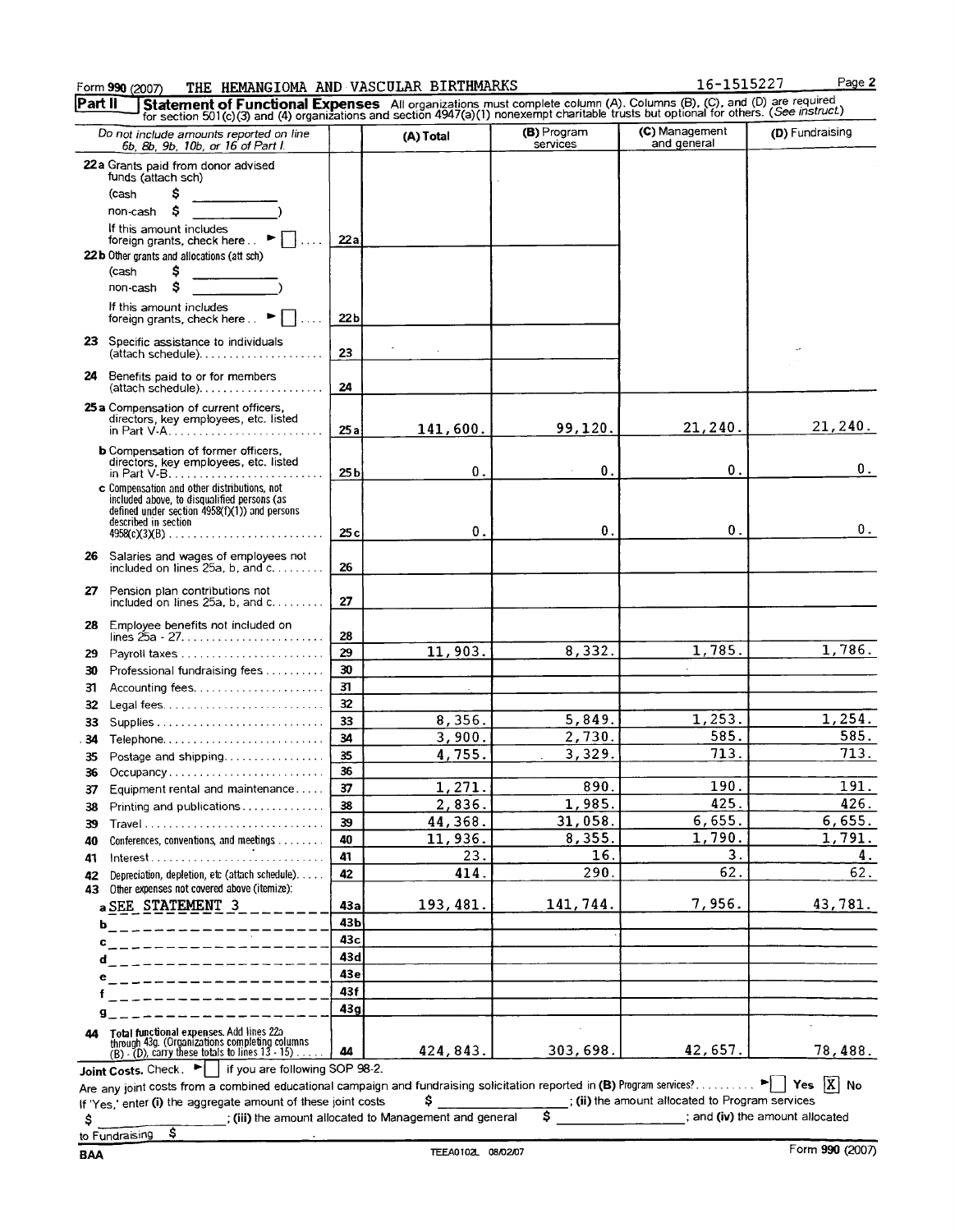$\sim$ 

 $\sim$ 

## Form 990 (2007) THE HEMANGIOMA AND VASCULAR BIRTHMARKS 16 16-1515227 Page 3

 $\overline{a}$ 

 $\mathcal{A}$ 

**Part III | Statement of Program Service Accomplishments (See the instructions.)** Form 990 is available for public inspection and, for some people, serves as the primary or sole source of information about a particular<br>organization. How the public perceives an organization in such cases may be determine

| <b>BAA</b>                                           |                                         |                                                                                                                                                                                                                                   | Form 990 (2007)                                                                                                                             |
|------------------------------------------------------|-----------------------------------------|-----------------------------------------------------------------------------------------------------------------------------------------------------------------------------------------------------------------------------------|---------------------------------------------------------------------------------------------------------------------------------------------|
|                                                      |                                         | f Total of Program Service Expenses (should equal line 44, column (B), Program services)                                                                                                                                          | 303,698.<br>$\blacktriangleright$                                                                                                           |
| (Grants and allocations                              | s                                       | ) If this amount includes foreign grants, check here ▶                                                                                                                                                                            |                                                                                                                                             |
|                                                      | e Other program services                |                                                                                                                                                                                                                                   |                                                                                                                                             |
| (Grants and allocations                              |                                         | ) If this amount includes foreign grants, check here ▶                                                                                                                                                                            |                                                                                                                                             |
| d                                                    |                                         | ______________________________                                                                                                                                                                                                    |                                                                                                                                             |
|                                                      |                                         | (Grants and allocations  \$     ) If this amount includes foreign grants, check here ►                                                                                                                                            |                                                                                                                                             |
|                                                      |                                         |                                                                                                                                                                                                                                   |                                                                                                                                             |
|                                                      |                                         | $(Grants and allocations$ $\frac{S}{I}$   If this amount includes foreign grants, check here $\blacktriangleright$                                                                                                                |                                                                                                                                             |
|                                                      |                                         | the company of the company of the company of the                                                                                                                                                                                  |                                                                                                                                             |
|                                                      |                                         | (Grants and allocations $\sim$ $\sim$ $\sim$ $\sim$ $\sim$ $\sim$ $\sim$ ) If this amount includes foreign grants, check here $\sim$                                                                                              | 303,698.                                                                                                                                    |
|                                                      | TUMORS, AND SPONSORED RELEVANT RESEARCH | a PROVIDE SUPPORT AND INFORMATIONAL RESOURCES FOR INDIVIDUALS AFFECTED<br>BY HEMANGIOMAS, PORT WINE STAINS AND OTHER VASCULAR BIRTHMARKS AND                                                                                      |                                                                                                                                             |
| What is the organization's primary exempt purpose? ► |                                         | All organizations must describe their exempt purpose achievements in a clear and concise manner. State the number of<br>clients served, publications issued, etc. Discuss achievements that are not measurable. (Section 501(c)(3 | <b>Program Service Expenses</b><br>Required for $501(c)(3)$ and<br>(4) organizations and<br>4947(a)(1) trusts; but<br>optional for others.) |
|                                                      |                                         | please make sure the return is complete and accurate and runy describes, in Fart in, the organization's programs and accomplish                                                                                                   |                                                                                                                                             |

 $\bar{z}$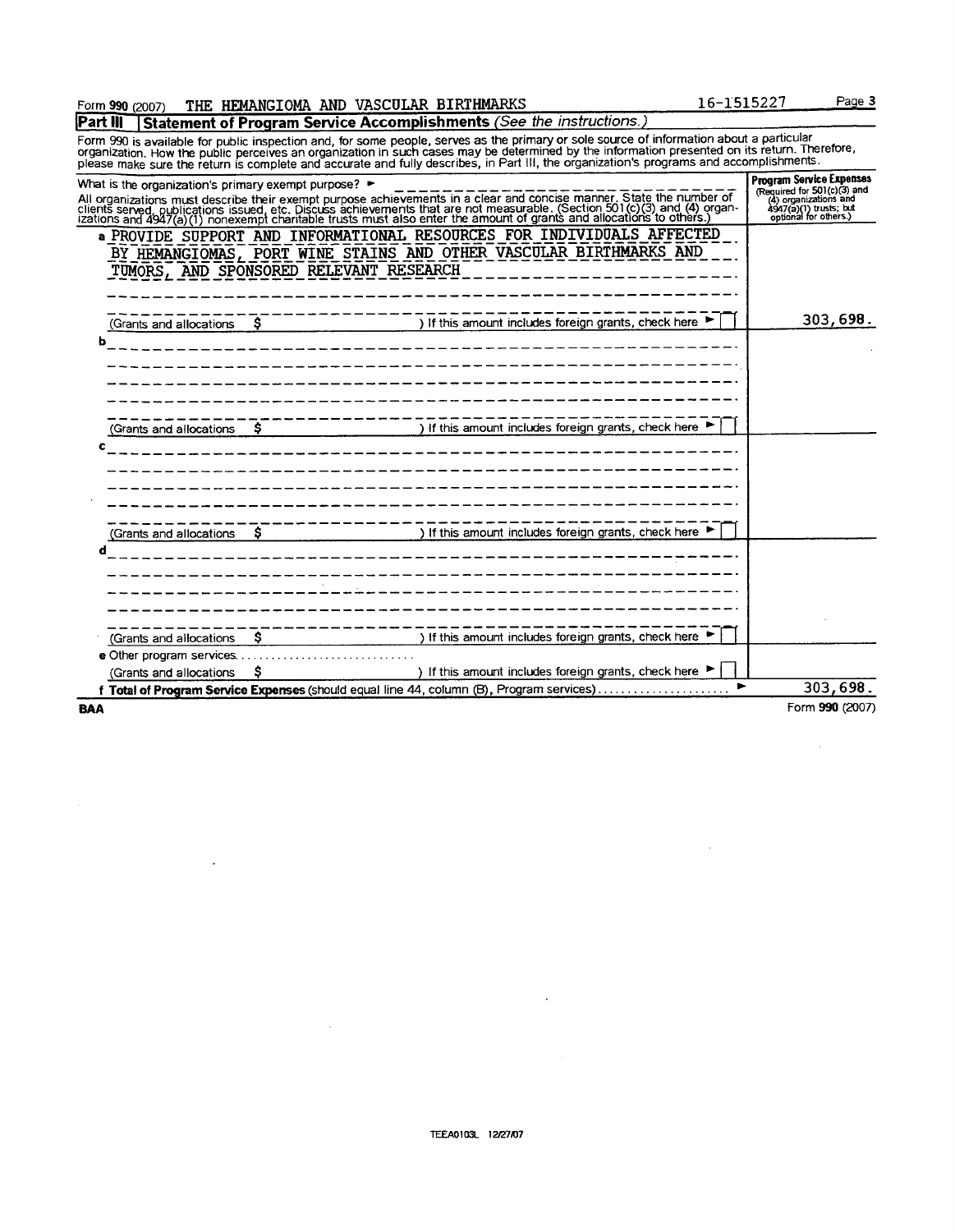|                            |         | THE HEMANGIOMA AND VASCULAR BIRTHMARKS<br>Form 990 (2007)                                                                                                        |                  |                           |             |                          | 16-1515227      | Page 4                    |
|----------------------------|---------|------------------------------------------------------------------------------------------------------------------------------------------------------------------|------------------|---------------------------|-------------|--------------------------|-----------------|---------------------------|
|                            | Part IV | <b>Balance Sheets (See the instructions.)</b>                                                                                                                    |                  |                           |             |                          |                 |                           |
|                            |         | Note: Where required, attached schedules and amounts within the description<br>column should be for end-of-year amounts only.                                    |                  |                           |             | (A)<br>Beginning of year |                 | <b>(B)</b><br>End of year |
|                            |         |                                                                                                                                                                  |                  |                           |             | 64,251                   | 45              | 162,552.                  |
|                            | 46      |                                                                                                                                                                  |                  |                           |             |                          | 46              |                           |
|                            |         |                                                                                                                                                                  |                  |                           |             |                          |                 |                           |
|                            |         |                                                                                                                                                                  |                  |                           |             |                          |                 |                           |
|                            |         | <b>b</b> Less: allowance for doubtful accounts                                                                                                                   | 47 <sub>b</sub>  |                           |             |                          | 47 c            |                           |
|                            |         |                                                                                                                                                                  |                  |                           |             |                          |                 |                           |
|                            |         |                                                                                                                                                                  |                  |                           |             |                          |                 |                           |
|                            |         |                                                                                                                                                                  |                  |                           |             |                          | 48 с            |                           |
|                            |         |                                                                                                                                                                  |                  |                           |             |                          | 49              |                           |
|                            |         | 50 a Receivables from current and former officers, directors, trustees, and key                                                                                  |                  |                           |             |                          | 50 a            |                           |
|                            |         | <b>b</b> Receivables from other disqualified persons (as defined under section $4958(f)(1)$ ) and persons described in section $4958(c)(3)(B)$ (attach schedule) |                  |                           |             |                          | 50 <sub>b</sub> |                           |
| A<br>S<br>S<br>E<br>T<br>S |         | 51 a Other notes and loans receivable                                                                                                                            |                  |                           |             |                          |                 |                           |
|                            |         | <b>b</b> Less: allowance for doubtful accounts  51b                                                                                                              |                  |                           |             |                          | 51 c            |                           |
|                            |         |                                                                                                                                                                  |                  |                           |             |                          | 52              |                           |
|                            |         |                                                                                                                                                                  |                  |                           |             |                          | 53              |                           |
|                            |         | <b>54a</b> Investments -- publicly-traded securities STMT. $4 \geq \Box \text{Cost} \quad [\overline{X}]$ FMV                                                    |                  |                           |             | 378,726.                 | 54a             | 234, 352.                 |
|                            |         |                                                                                                                                                                  |                  |                           | <b>TFMV</b> |                          | 54b             |                           |
|                            |         | 55a Investments - land, buildings, & equipment: basis                                                                                                            | 55a              |                           |             |                          |                 |                           |
|                            |         | <b>b</b> Less: accumulated depreciation                                                                                                                          |                  |                           |             |                          | 55 c            |                           |
|                            |         |                                                                                                                                                                  |                  |                           |             | 357,969.                 | 56              | 183,219.                  |
|                            |         | 57a Land, buildings, and equipment: basis                                                                                                                        | 57a              |                           | 12,430.     |                          |                 |                           |
|                            |         | <b>b</b> Less: accumulated depreciation<br>(attach schedule)STATEMENT. 5                                                                                         | 57 <sub>bl</sub> |                           | 8,544.      | 1,178.                   | 57 c            | 3,886.                    |
|                            |         | 58 Other assets, including program-related investments                                                                                                           |                  |                           |             |                          |                 |                           |
|                            |         | (describe $\blacktriangleright$                                                                                                                                  |                  | -------- <sup>-</sup> )   |             |                          | 58              |                           |
|                            | 59.     | Total assets (must equal line 74). Add lines 45 through 58                                                                                                       |                  |                           |             | 802,124                  | 59              | 584,009.                  |
|                            | 60      |                                                                                                                                                                  |                  |                           |             | 2,553.                   | 60              | 2,323.                    |
|                            | 61      |                                                                                                                                                                  |                  |                           |             |                          | 61              |                           |
|                            | 62      |                                                                                                                                                                  |                  |                           |             | 779, 212.                | 62              | 577,229.                  |
| ê                          | 63.     | Loans from officers, directors, trustees, and key                                                                                                                |                  |                           |             |                          | 63              |                           |
|                            |         |                                                                                                                                                                  |                  |                           |             |                          | 64a             |                           |
|                            |         |                                                                                                                                                                  |                  |                           |             |                          | 64 b            |                           |
| l<br>S                     |         | 65 Other liabilities (describe $\blacktriangleright$ .<br>________________________)                                                                              |                  |                           |             |                          | 65              |                           |
|                            | 66      |                                                                                                                                                                  |                  |                           |             | 781, 765.                | 66              | 579, 552.                 |
|                            |         | Organizations that follow SFAS 117, check here ►                                                                                                                 |                  | $X$ and complete lines 67 |             |                          |                 |                           |
| ļ                          |         | through 69 and lines 73 and 74.                                                                                                                                  |                  |                           |             |                          |                 |                           |
|                            | 67      |                                                                                                                                                                  |                  |                           |             | 20,359.                  | 67              | 4,457.                    |
| Asserva                    | 68      |                                                                                                                                                                  |                  |                           |             |                          | 68              |                           |
|                            | 69      | Organizations that do not follow SFAS 117, check here ►                                                                                                          |                  | $\int$ and complete lines |             |                          | 69              |                           |
| R                          |         | 70 through 74.                                                                                                                                                   |                  |                           |             |                          |                 |                           |
| i<br>B                     | 70      |                                                                                                                                                                  |                  |                           |             |                          | 70              |                           |
|                            | 71      | Paid-in or capital surplus, or land, building, and equipment fund                                                                                                |                  |                           |             |                          | 71              |                           |
|                            | 72      | Retained earnings, endowment, accumulated income, or other funds                                                                                                 |                  |                           |             |                          | 72              |                           |
|                            | 73      | Total net assets or fund balances. Add lines 67 through 69 or lines 70 through                                                                                   |                  |                           |             |                          |                 |                           |
| へいこく                       |         | 72. (Column (A) <b>must</b> equal line 19 and column (B) <b>must</b> equal line 21) $\ldots$                                                                     |                  |                           |             | 20,359.                  | 73              | 4,457.                    |
|                            | 74      | Total liabilities and net assets/fund balances. Add lines 66 and 73                                                                                              |                  |                           |             | 802,124                  | 74              | 584,009.                  |
| BAA                        |         |                                                                                                                                                                  |                  |                           |             |                          |                 | Form 990 (2007)           |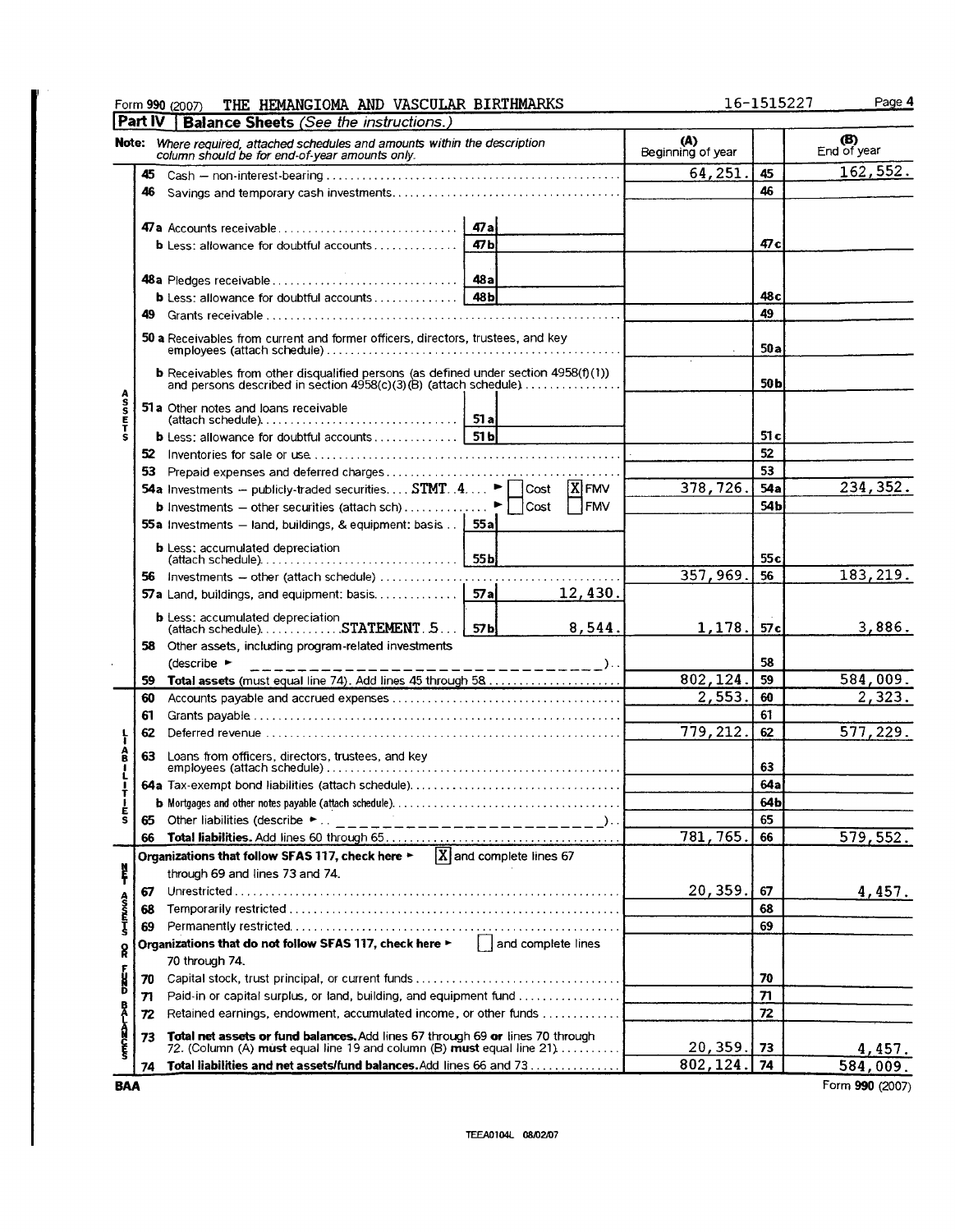|   | <i>instructions.)</i>                                                                                                                                                                                                               |                                  |                  |                                          |                          |                   |
|---|-------------------------------------------------------------------------------------------------------------------------------------------------------------------------------------------------------------------------------------|----------------------------------|------------------|------------------------------------------|--------------------------|-------------------|
|   |                                                                                                                                                                                                                                     |                                  |                  |                                          |                          |                   |
| a |                                                                                                                                                                                                                                     |                                  |                  |                                          | $\mathbf{a}$             | 408,941.          |
| ь | Amounts included on line a but not on Part I, line 12:                                                                                                                                                                              |                                  |                  |                                          |                          |                   |
|   |                                                                                                                                                                                                                                     |                                  | b1               | $-31, 325.$                              |                          |                   |
|   |                                                                                                                                                                                                                                     |                                  | b2               |                                          |                          |                   |
|   |                                                                                                                                                                                                                                     |                                  | b3               |                                          |                          |                   |
|   |                                                                                                                                                                                                                                     |                                  |                  |                                          |                          |                   |
|   |                                                                                                                                                                                                                                     | ____________________________     | b4               |                                          |                          |                   |
|   |                                                                                                                                                                                                                                     |                                  |                  |                                          | ь                        | $-31, 325.$       |
| c |                                                                                                                                                                                                                                     |                                  |                  |                                          | $\mathbf{c}$             | 440,266.          |
| d | Amounts included on Part I. line 12, but not on line a:                                                                                                                                                                             |                                  |                  |                                          |                          |                   |
|   |                                                                                                                                                                                                                                     |                                  | - d1 l           |                                          |                          |                   |
|   |                                                                                                                                                                                                                                     |                                  |                  |                                          |                          |                   |
|   |                                                                                                                                                                                                                                     | _______________________________  | d2               |                                          |                          |                   |
|   |                                                                                                                                                                                                                                     |                                  |                  |                                          | đ                        |                   |
|   |                                                                                                                                                                                                                                     |                                  |                  |                                          | $\mathbf{e}$             | 440,266.          |
|   | Part IV-B   Reconciliation of Expenses per Audited Financial Statements with Expenses per Return                                                                                                                                    |                                  |                  |                                          |                          |                   |
|   |                                                                                                                                                                                                                                     |                                  |                  |                                          |                          |                   |
| a |                                                                                                                                                                                                                                     |                                  |                  |                                          | $\mathbf{a}$             | 424,843.          |
| b | Amounts included on line a but not on Part I, line 17:                                                                                                                                                                              |                                  |                  |                                          |                          |                   |
|   |                                                                                                                                                                                                                                     |                                  | b1               |                                          |                          |                   |
|   | 2Prior year adjustments reported on Part I, line 20                                                                                                                                                                                 |                                  | b2               |                                          |                          |                   |
|   |                                                                                                                                                                                                                                     |                                  | b3               |                                          |                          |                   |
|   |                                                                                                                                                                                                                                     |                                  |                  |                                          |                          |                   |
|   |                                                                                                                                                                                                                                     | _____________________________    | $\mathbf{h}$     |                                          |                          |                   |
|   |                                                                                                                                                                                                                                     |                                  |                  |                                          | bl                       |                   |
| c |                                                                                                                                                                                                                                     |                                  |                  |                                          | $\mathbf{c}$             | 424,843.          |
| d | Amounts included on Part I, line 17, but not on line a:                                                                                                                                                                             |                                  |                  |                                          |                          |                   |
|   |                                                                                                                                                                                                                                     |                                  | -d1 l            |                                          |                          |                   |
|   | 2 Other (specify):                                                                                                                                                                                                                  | ________________________________ |                  |                                          |                          |                   |
|   |                                                                                                                                                                                                                                     | ----------------------------     | d2               |                                          |                          |                   |
|   |                                                                                                                                                                                                                                     |                                  |                  |                                          | di                       |                   |
|   |                                                                                                                                                                                                                                     |                                  |                  |                                          | $\overline{\phantom{a}}$ | 424,843.          |
|   | <b>Part V-A</b> Current Officers, Directors, Trustees, and Key Employees (List each person who was an officer, director, trustee, or key employee at any time during the year even if they were not compensated.) (See the instruct |                                  |                  |                                          |                          |                   |
|   |                                                                                                                                                                                                                                     | (B) Title and average hours      | (C) Compensation | (D) Contributions to                     |                          | (E) Expense       |
|   | (A) Name and address                                                                                                                                                                                                                | per week devoted                 | (if not paid,    | emplovee benefit                         |                          | account and other |
|   |                                                                                                                                                                                                                                     | to position                      | $enter -0-)$     | plans and deferred<br>compensation plans |                          | allowances        |
|   |                                                                                                                                                                                                                                     |                                  |                  |                                          |                          |                   |
|   |                                                                                                                                                                                                                                     |                                  |                  |                                          |                          |                   |
|   | SEE STATEMENT 6                                                                                                                                                                                                                     |                                  | 141,600.         |                                          | 0.                       | 0.                |
|   |                                                                                                                                                                                                                                     |                                  |                  |                                          |                          |                   |
|   |                                                                                                                                                                                                                                     |                                  |                  |                                          |                          |                   |
|   |                                                                                                                                                                                                                                     |                                  |                  |                                          |                          |                   |
|   |                                                                                                                                                                                                                                     |                                  |                  |                                          |                          |                   |
|   |                                                                                                                                                                                                                                     |                                  |                  |                                          |                          |                   |
|   |                                                                                                                                                                                                                                     |                                  |                  |                                          |                          |                   |
|   |                                                                                                                                                                                                                                     |                                  |                  |                                          |                          |                   |
|   |                                                                                                                                                                                                                                     |                                  |                  |                                          |                          |                   |
|   |                                                                                                                                                                                                                                     |                                  |                  |                                          |                          |                   |
|   |                                                                                                                                                                                                                                     |                                  |                  |                                          |                          |                   |
|   |                                                                                                                                                                                                                                     |                                  |                  |                                          |                          |                   |
|   |                                                                                                                                                                                                                                     |                                  |                  |                                          |                          |                   |
|   |                                                                                                                                                                                                                                     |                                  |                  |                                          |                          |                   |
|   |                                                                                                                                                                                                                                     |                                  |                  |                                          |                          |                   |
|   |                                                                                                                                                                                                                                     |                                  |                  |                                          |                          |                   |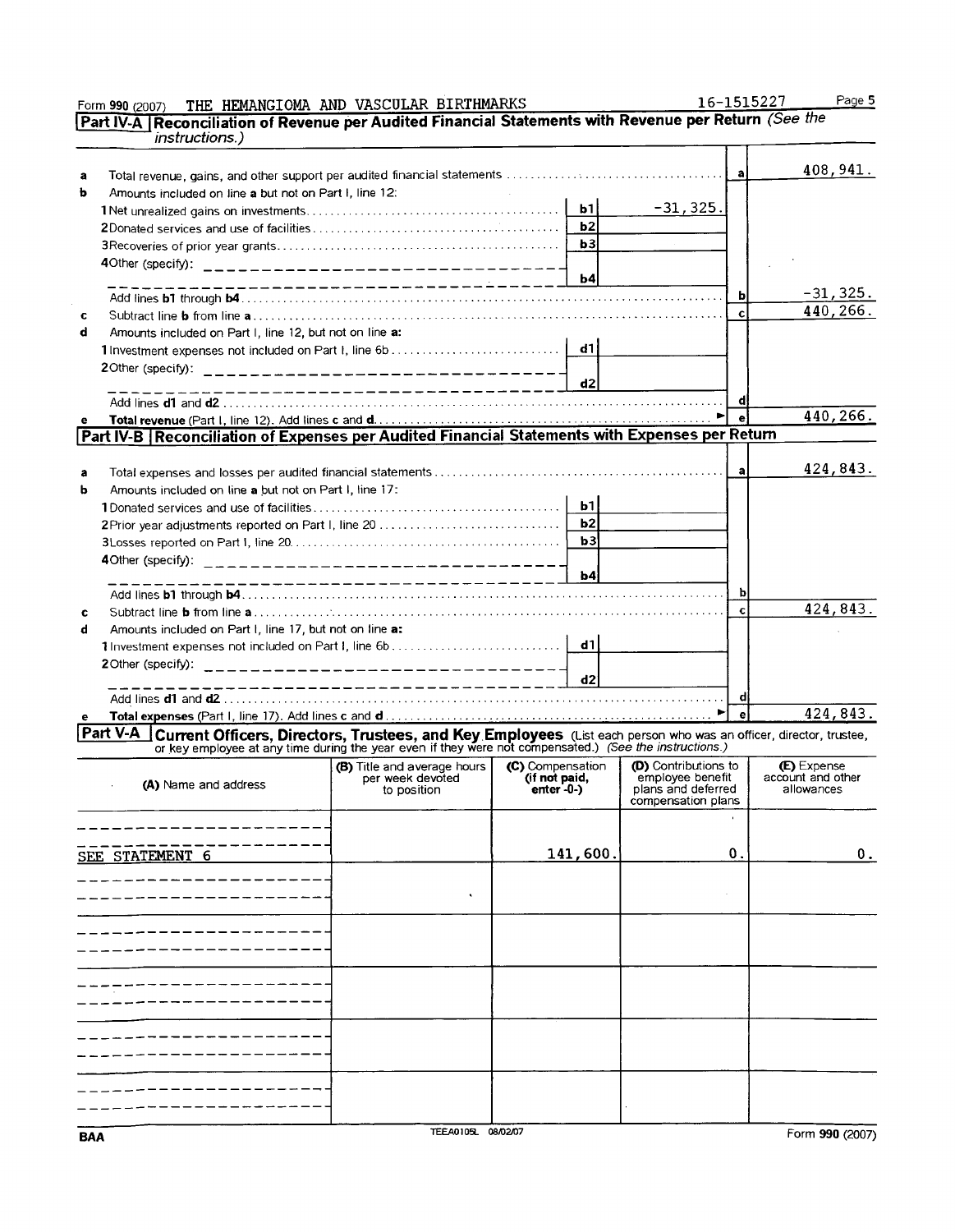| Form 990 (2007) THE HEMANGIOMA AND VASCULAR BIRTHMARKS                                                                                                                                                                                                                                                                                                                        | 16-1515227      |      | Page 6    |
|-------------------------------------------------------------------------------------------------------------------------------------------------------------------------------------------------------------------------------------------------------------------------------------------------------------------------------------------------------------------------------|-----------------|------|-----------|
| Part V-A Current Officers, Directors, Trustees, and Key Employees (continued)                                                                                                                                                                                                                                                                                                 |                 | ′es⊦ | <b>No</b> |
| 75 a Enter the total number of officers, directors, and trustees permitted to vote on organization business at board meetings. $.  \triangleright 19$                                                                                                                                                                                                                         |                 |      |           |
| b Are any officers, directors, trustees, or key employees listed in Form 990, Part V-A, or highest compensated employees<br>listed in Schedule A, Part I, or highest compensated professional and other independent contractors l<br>A, Part II-A or II-B, related to each other through family or business relationships? If 'Yes,' attach a statement that                  | 75 <sub>b</sub> |      |           |
| c Do any officers, directors, trustees, or key employees listed in form 990, Part V-A, or highest compensated employees<br>listed in Schedule A, Part I, or highest compensated professional and other independent contractors listed in Schedule<br>A, Part II-A or II-B, receive compensation from any other organizations, whether tax exempt or taxable, that are related | 75c             |      |           |
| If 'Yes,' attach a statement that includes the information described in the instructions.                                                                                                                                                                                                                                                                                     | 75 d            |      |           |

 $\left| \right|$ 

**Part V- Former Officers, Directors, Trustees, and Key Employees That Received Compensation <sup>o</sup> Benefits** (If any former officer, director, trustee, or key employee received compensation or other benefits (described below) during the year, list that person below and enter the amount of compensation or other benefits r Other

| (A) Name and address | (B) Loans and<br>Advances | (C) Compensation<br>(if not paid,<br>enter -0-) | <b>(D)</b> Contributions to<br>employee benefit<br>plans and deferred<br>compensation plans | <b>(E)</b> Expense<br>account and other<br>allowances |
|----------------------|---------------------------|-------------------------------------------------|---------------------------------------------------------------------------------------------|-------------------------------------------------------|
| <b>NONE</b>          |                           |                                                 |                                                                                             |                                                       |
|                      |                           |                                                 |                                                                                             |                                                       |
|                      |                           |                                                 |                                                                                             |                                                       |
|                      |                           |                                                 |                                                                                             |                                                       |
|                      |                           |                                                 |                                                                                             |                                                       |
|                      |                           |                                                 |                                                                                             |                                                       |

| Part VI Other Information (See the instructions.)                                                                                                                                                                                     |      | Yes l | No.             |  |  |  |  |
|---------------------------------------------------------------------------------------------------------------------------------------------------------------------------------------------------------------------------------------|------|-------|-----------------|--|--|--|--|
| 76 Did the organization make a change in its activities or methods of conducting activities?<br>-76                                                                                                                                   |      |       |                 |  |  |  |  |
| $\boldsymbol{\pi}$<br>Were any changes made in the organizing or governing documents but not reported to the IRS?                                                                                                                     |      |       |                 |  |  |  |  |
| If 'Yes,' attach a conformed copy of the changes.                                                                                                                                                                                     |      |       |                 |  |  |  |  |
| 78a Did the organization have unrelated business gross income of \$1,000 or more during the year covered by this return? [78a                                                                                                         |      |       |                 |  |  |  |  |
|                                                                                                                                                                                                                                       |      |       | NÆA             |  |  |  |  |
| Was there a liquidation, dissolution, termination, or substantial contraction during the<br>79.                                                                                                                                       | 79   |       | X.              |  |  |  |  |
| 80 a Is the organization related (other than by association with a statewide or nationwide organization) through common<br>membership, governing bodies, trustees, officers, etc, to any other exempt or nonexempt organization?" 80a |      |       |                 |  |  |  |  |
| <b>b</b> If 'Yes,' enter the name of the organization $\blacktriangleright$ N/A<br>and check whether it is  <br>  nonexempt.<br>exempt or                                                                                             |      |       |                 |  |  |  |  |
| 81 a Enter direct and indirect political expenditures. (See line 81 instructions.). 81 a                                                                                                                                              |      |       |                 |  |  |  |  |
|                                                                                                                                                                                                                                       | 81 b |       |                 |  |  |  |  |
| BAA                                                                                                                                                                                                                                   |      |       | Form 990 (2007) |  |  |  |  |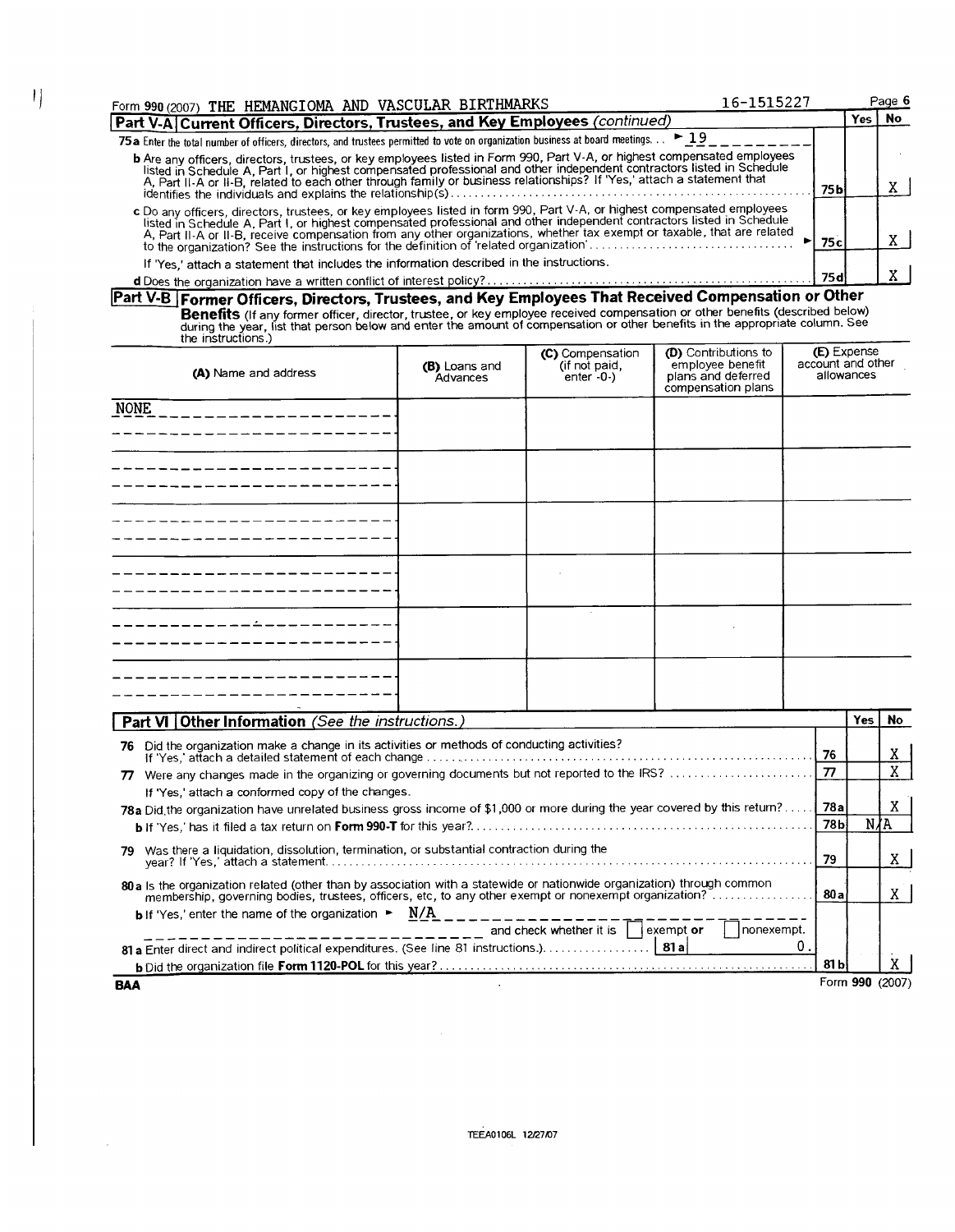| Form 990 (2007)<br>Part VI Other Information (continued)<br>82 a Did the organization receive donated services or the use of materials, equipment, or facilities at no charge or at<br>82a<br>b If 'Yes,' you may indicate the value of these items here. Do not include this amount as<br>N/A<br>82 <sub>b</sub><br>revenue in Part I or as an expense in Part II. (See instructions in Part III.)<br>Χ<br>83a<br>83a Did the organization comply with the public inspection requirements for returns and exemption applications?<br>$\mathbf X$<br>83 <sub>b</sub><br><b>b</b> Did the organization comply with the disclosure requirements relating to quid pro quo contributions?<br>84a<br>b If 'Yes,' did the organization include with every solicitation an express statement that such contributions or gifts were<br>N/A<br>84b<br>85a<br>85 <sub>b</sub><br>If 'Yes' was answered to either 85a or 85b, do not complete 85c through 85h below unless the organization received a<br>waiver for proxy tax owed for the prior year.<br>N/A<br>N/A<br>85 d<br>N/A | Yes   No<br>X.<br>X<br>Ñ∦A<br>Ñ∦A<br>N∤A<br>N∤A |
|---------------------------------------------------------------------------------------------------------------------------------------------------------------------------------------------------------------------------------------------------------------------------------------------------------------------------------------------------------------------------------------------------------------------------------------------------------------------------------------------------------------------------------------------------------------------------------------------------------------------------------------------------------------------------------------------------------------------------------------------------------------------------------------------------------------------------------------------------------------------------------------------------------------------------------------------------------------------------------------------------------------------------------------------------------------------------|-------------------------------------------------|
|                                                                                                                                                                                                                                                                                                                                                                                                                                                                                                                                                                                                                                                                                                                                                                                                                                                                                                                                                                                                                                                                           |                                                 |
|                                                                                                                                                                                                                                                                                                                                                                                                                                                                                                                                                                                                                                                                                                                                                                                                                                                                                                                                                                                                                                                                           |                                                 |
|                                                                                                                                                                                                                                                                                                                                                                                                                                                                                                                                                                                                                                                                                                                                                                                                                                                                                                                                                                                                                                                                           |                                                 |
|                                                                                                                                                                                                                                                                                                                                                                                                                                                                                                                                                                                                                                                                                                                                                                                                                                                                                                                                                                                                                                                                           |                                                 |
|                                                                                                                                                                                                                                                                                                                                                                                                                                                                                                                                                                                                                                                                                                                                                                                                                                                                                                                                                                                                                                                                           |                                                 |
|                                                                                                                                                                                                                                                                                                                                                                                                                                                                                                                                                                                                                                                                                                                                                                                                                                                                                                                                                                                                                                                                           |                                                 |
|                                                                                                                                                                                                                                                                                                                                                                                                                                                                                                                                                                                                                                                                                                                                                                                                                                                                                                                                                                                                                                                                           |                                                 |
|                                                                                                                                                                                                                                                                                                                                                                                                                                                                                                                                                                                                                                                                                                                                                                                                                                                                                                                                                                                                                                                                           |                                                 |
|                                                                                                                                                                                                                                                                                                                                                                                                                                                                                                                                                                                                                                                                                                                                                                                                                                                                                                                                                                                                                                                                           |                                                 |
|                                                                                                                                                                                                                                                                                                                                                                                                                                                                                                                                                                                                                                                                                                                                                                                                                                                                                                                                                                                                                                                                           |                                                 |
|                                                                                                                                                                                                                                                                                                                                                                                                                                                                                                                                                                                                                                                                                                                                                                                                                                                                                                                                                                                                                                                                           |                                                 |
|                                                                                                                                                                                                                                                                                                                                                                                                                                                                                                                                                                                                                                                                                                                                                                                                                                                                                                                                                                                                                                                                           |                                                 |
|                                                                                                                                                                                                                                                                                                                                                                                                                                                                                                                                                                                                                                                                                                                                                                                                                                                                                                                                                                                                                                                                           |                                                 |
| N/A<br>f Taxable amount of lobbying and political expenditures (line 85d less 85e) 85f<br>85 al                                                                                                                                                                                                                                                                                                                                                                                                                                                                                                                                                                                                                                                                                                                                                                                                                                                                                                                                                                           |                                                 |
| g Does the organization elect to pay the section 6033(e) tax on the amount on line 85f?                                                                                                                                                                                                                                                                                                                                                                                                                                                                                                                                                                                                                                                                                                                                                                                                                                                                                                                                                                                   |                                                 |
| h If section 6033(e)(1)(A) dues notices were sent, does the organization agree to add the amount on line 85f to its reasonable estimate of<br>85h                                                                                                                                                                                                                                                                                                                                                                                                                                                                                                                                                                                                                                                                                                                                                                                                                                                                                                                         |                                                 |
| 86 501(c)(7) organizations. Enter: a Initiation fees and capital contributions included on                                                                                                                                                                                                                                                                                                                                                                                                                                                                                                                                                                                                                                                                                                                                                                                                                                                                                                                                                                                |                                                 |
| N/A<br>86a<br>N/A<br>86 bl                                                                                                                                                                                                                                                                                                                                                                                                                                                                                                                                                                                                                                                                                                                                                                                                                                                                                                                                                                                                                                                |                                                 |
| N/A<br>87a<br>501(c)(12) organizations. Enter: a Gross income from members or shareholders                                                                                                                                                                                                                                                                                                                                                                                                                                                                                                                                                                                                                                                                                                                                                                                                                                                                                                                                                                                |                                                 |
| 87                                                                                                                                                                                                                                                                                                                                                                                                                                                                                                                                                                                                                                                                                                                                                                                                                                                                                                                                                                                                                                                                        |                                                 |
| <b>b</b> Gross income from other sources. (Do not net amounts due or paid to other sources<br>N/A<br>87 <sub>b</sub>                                                                                                                                                                                                                                                                                                                                                                                                                                                                                                                                                                                                                                                                                                                                                                                                                                                                                                                                                      |                                                 |
| 88 a At any time during the year, did the organization own a 50% or greater interest in a taxable corporation or partnership,<br>or an entity disregarded as separate from the organization under Regulations sections 301.7701-2<br>88 a                                                                                                                                                                                                                                                                                                                                                                                                                                                                                                                                                                                                                                                                                                                                                                                                                                 | X                                               |
| <b>b</b> At any time during the year, did the organization, directly or indirectly, own a controlled entity within the meaning of<br>►<br>88b                                                                                                                                                                                                                                                                                                                                                                                                                                                                                                                                                                                                                                                                                                                                                                                                                                                                                                                             | X                                               |
| 89a 501(c)(3) organizations. Enter: Amount of tax imposed on the organization during the year under:<br>$\mathbf{0}$ .<br>0. ; section 4912 ► $\qquad$ _ _ _ _ _ _ _ _ _ 0. ; section 4955 ►<br>section $4911 -$                                                                                                                                                                                                                                                                                                                                                                                                                                                                                                                                                                                                                                                                                                                                                                                                                                                          |                                                 |
| <b>b</b> 501(c)(3) and 501(c)(4) organizations. Did the organization engage in any section 4958 excess benefit transaction<br>during the year or did it become aware of an excess benefit transaction from a prior year? If 'Yes,' att<br>89 <sub>b</sub>                                                                                                                                                                                                                                                                                                                                                                                                                                                                                                                                                                                                                                                                                                                                                                                                                 | X.                                              |
| 0.                                                                                                                                                                                                                                                                                                                                                                                                                                                                                                                                                                                                                                                                                                                                                                                                                                                                                                                                                                                                                                                                        |                                                 |
| $\mathbf{0}$<br>d Enter: Amount of tax on line 89c, above, reimbursed by the organization                                                                                                                                                                                                                                                                                                                                                                                                                                                                                                                                                                                                                                                                                                                                                                                                                                                                                                                                                                                 |                                                 |
| e All organizations. At any time during the tax year, was the organization a party to a prohibited tax shelter transaction?<br>89e                                                                                                                                                                                                                                                                                                                                                                                                                                                                                                                                                                                                                                                                                                                                                                                                                                                                                                                                        | Χ                                               |
| 89 f<br>f All organizations. Did the organization acquire a direct or indirect interest in any applicable insurance contract?                                                                                                                                                                                                                                                                                                                                                                                                                                                                                                                                                                                                                                                                                                                                                                                                                                                                                                                                             | X                                               |
| g For supporting organizations and sponsoring organizations maintaining donor advised funds. Did the supporting<br>organization, or a fund maintained by a sponsoring organization, have excess business holdings at any time dur                                                                                                                                                                                                                                                                                                                                                                                                                                                                                                                                                                                                                                                                                                                                                                                                                                         | X                                               |
| 90 a List the states with which a copy of this return is filed $\triangleright$ $\underline{WY}_{\underbrace{-1} \underbrace{-1} \underbrace{-1} \underbrace{-1} \underbrace{-1} \underbrace{-1} \underbrace{-1} \underbrace{-1} \underbrace{-1} \underbrace{-1} \underbrace{-1} \underbrace{-1} \underbrace{-1} \underbrace{-1} \underbrace{-1} \underbrace{-1} \underbrace{-1} \underbrace{-1} \underbrace{-1} \underbrace{-1} \underbrace{-1} \underbrace{-1} \underbrace{-1} \underbrace{-1$                                                                                                                                                                                                                                                                                                                                                                                                                                                                                                                                                                          |                                                 |
| b Number of employees employed in the pay period that includes March 12, 2007                                                                                                                                                                                                                                                                                                                                                                                                                                                                                                                                                                                                                                                                                                                                                                                                                                                                                                                                                                                             | 3                                               |
| 91 a The books are in care of $\blacktriangleright$ LINDA SHANNON                                                                                                                                                                                                                                                                                                                                                                                                                                                                                                                                                                                                                                                                                                                                                                                                                                                                                                                                                                                                         |                                                 |
|                                                                                                                                                                                                                                                                                                                                                                                                                                                                                                                                                                                                                                                                                                                                                                                                                                                                                                                                                                                                                                                                           |                                                 |
| <b>Yes</b><br>b At any time during the calendar year, did the organization have an interest in or a signature or other authority over a<br>financial account in a foreign country (such as a bank account, securities account, or other financial account)?<br>91 bl                                                                                                                                                                                                                                                                                                                                                                                                                                                                                                                                                                                                                                                                                                                                                                                                      | No<br>X                                         |
|                                                                                                                                                                                                                                                                                                                                                                                                                                                                                                                                                                                                                                                                                                                                                                                                                                                                                                                                                                                                                                                                           |                                                 |
| See the instructions for exceptions and filing requirements for Form TD F 90-22.1, Report of Foreign Bank and<br><b>Financial Accounts.</b>                                                                                                                                                                                                                                                                                                                                                                                                                                                                                                                                                                                                                                                                                                                                                                                                                                                                                                                               |                                                 |

Form **990 (2007)**

 $\label{eq:2.1} \frac{1}{\sqrt{2}}\sum_{i=1}^n\frac{1}{\sqrt{2}}\sum_{i=1}^n\frac{1}{\sqrt{2}}\sum_{i=1}^n\frac{1}{\sqrt{2}}\sum_{i=1}^n\frac{1}{\sqrt{2}}\sum_{i=1}^n\frac{1}{\sqrt{2}}\sum_{i=1}^n\frac{1}{\sqrt{2}}\sum_{i=1}^n\frac{1}{\sqrt{2}}\sum_{i=1}^n\frac{1}{\sqrt{2}}\sum_{i=1}^n\frac{1}{\sqrt{2}}\sum_{i=1}^n\frac{1}{\sqrt{2}}\sum_{i=1}^n\frac$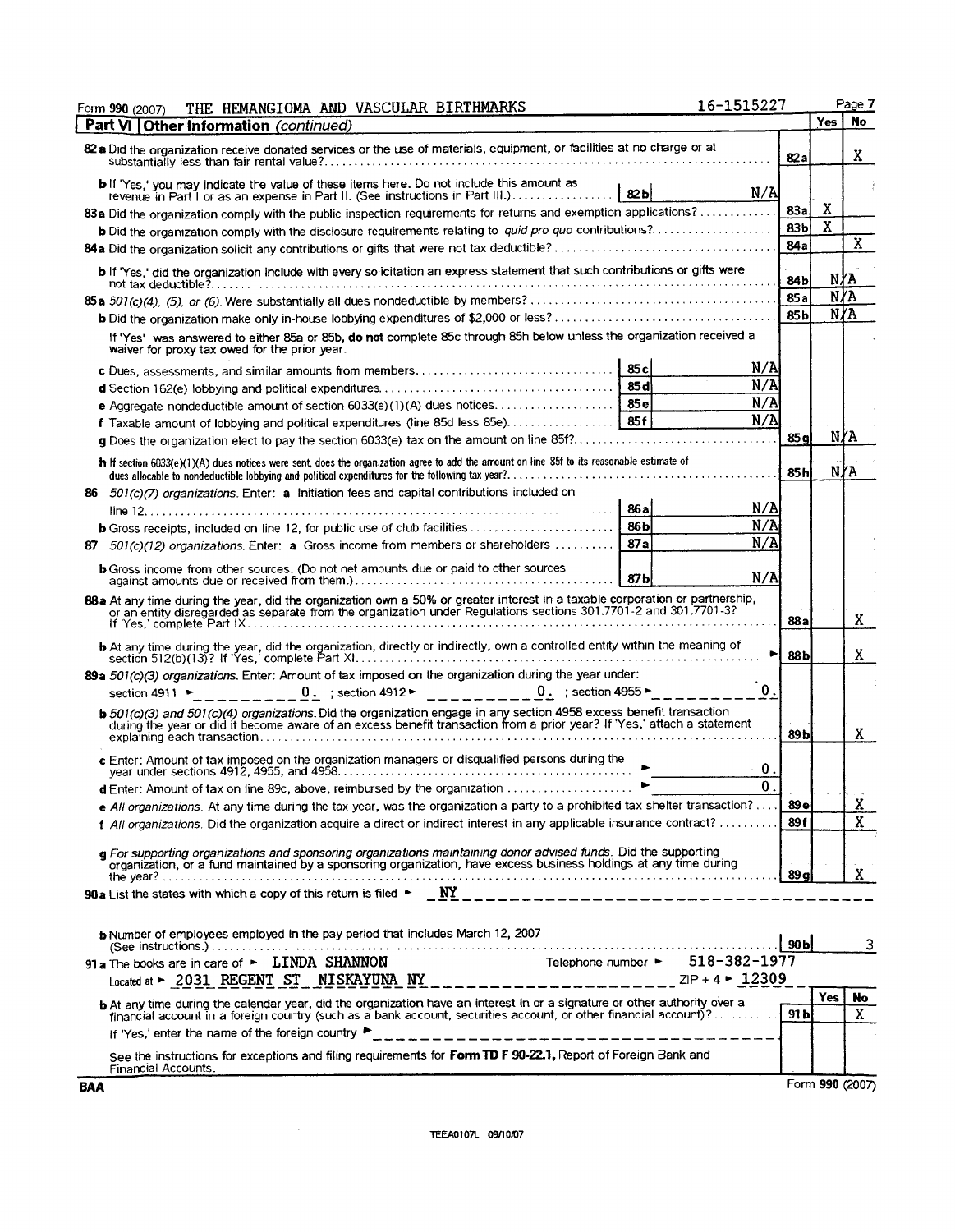| Form 990 (2007) THE HEMANGIOMA AND VASCULAR BIRTHMARKS                                                                                                                                                                              |                             |                           |                              | 16-1515227                           | Page 8                               |
|-------------------------------------------------------------------------------------------------------------------------------------------------------------------------------------------------------------------------------------|-----------------------------|---------------------------|------------------------------|--------------------------------------|--------------------------------------|
| <b>Part VI Other Information</b> (continued)                                                                                                                                                                                        |                             |                           |                              |                                      | Yes   No                             |
| c At any time during the calendar year, did the organization maintain an office outside of the United States?                                                                                                                       |                             |                           |                              |                                      | X<br>  91 c                          |
| If 'Yes,' enter the name of the foreign country                                                                                                                                                                                     |                             |                           |                              |                                      |                                      |
|                                                                                                                                                                                                                                     |                             |                           |                              |                                      |                                      |
|                                                                                                                                                                                                                                     |                             |                           |                              |                                      | N/A                                  |
| Part VII Analysis of Income-Producing Activities (See the instructions.)                                                                                                                                                            |                             |                           |                              |                                      |                                      |
|                                                                                                                                                                                                                                     |                             | Unrelated business income |                              | Excluded by section 512, 513, or 514 | $\mathbf{E}$                         |
| Note: Enter gross amounts unless<br>otherwise indicated.                                                                                                                                                                            | (A)<br><b>Business code</b> | (B)<br>Amount             | (C)<br><b>Exclusion</b> code | (D)<br>Amount                        | Related or exempt<br>function income |
| 93 Program service revenue:<br>a CONFERENCE FEES<br>b                                                                                                                                                                               |                             |                           |                              |                                      | 11,201.                              |
| c<br><u> 1989 - Johann Barbara, martxa eta politikar</u><br>d<br>е<br>f Medicare/Medicaid payments                                                                                                                                  |                             |                           |                              |                                      |                                      |
| $\boldsymbol{q}$ Fees & contracts from government agencies                                                                                                                                                                          |                             |                           |                              |                                      |                                      |
| Membership dues and assessments<br>94                                                                                                                                                                                               |                             |                           |                              |                                      |                                      |
| 95<br>Interest on savings & temporary cash invmnts.                                                                                                                                                                                 |                             |                           | 14                           | $\sim$<br>902.                       |                                      |
| 96<br>Dividends & interest from securities                                                                                                                                                                                          |                             |                           | 14                           | 6, 140.                              |                                      |
| 97<br>Net rental income or (loss) from real estate:                                                                                                                                                                                 |                             |                           |                              |                                      |                                      |
| a debt-financed property                                                                                                                                                                                                            |                             |                           |                              |                                      |                                      |
| <b>b</b> not debt-financed property $\ldots$                                                                                                                                                                                        |                             |                           |                              |                                      |                                      |
| Net rental income or (loss) from pers prop<br>98                                                                                                                                                                                    |                             |                           |                              |                                      |                                      |
| Other investment income<br>99                                                                                                                                                                                                       |                             |                           |                              |                                      |                                      |
| 100<br>Gain or (loss) from sales of assets<br>other than inventory                                                                                                                                                                  |                             |                           |                              |                                      | 35,669.                              |
| 101 Net income or (loss) from special events                                                                                                                                                                                        |                             |                           |                              |                                      |                                      |
| 102 Gross profit or (loss) from sales of inventory                                                                                                                                                                                  |                             |                           |                              |                                      |                                      |
| 103 Other revenue: a______________                                                                                                                                                                                                  |                             |                           |                              |                                      |                                      |
| b                                                                                                                                                                                                                                   |                             |                           |                              |                                      |                                      |
| c                                                                                                                                                                                                                                   |                             |                           |                              |                                      |                                      |
| d                                                                                                                                                                                                                                   |                             |                           |                              |                                      |                                      |
| е                                                                                                                                                                                                                                   |                             |                           |                              |                                      |                                      |
| <b>104</b> Subtotal (add columns $(B)$ , $(D)$ , and $(E)$ )                                                                                                                                                                        |                             |                           |                              | 7,042.                               | 46,870.                              |
|                                                                                                                                                                                                                                     |                             |                           |                              | ٠                                    | $\overline{53, 912}$ .               |
| Note: Line 105 plus line 1e, Part I, should equal the amount on line 12, Part I.                                                                                                                                                    |                             |                           |                              |                                      |                                      |
| Part VIII Relationship of Activities to the Accomplishment of Exempt Purposes (See the instructions.)                                                                                                                               |                             |                           |                              |                                      |                                      |
| Line No. Explain how each activity for which income is reported in column (E) of Part VII contributed importantly to the accomplishment<br>of the organization's exempt purposes (other than by providing funds for such purposes). |                             |                           |                              |                                      |                                      |
| N/A                                                                                                                                                                                                                                 |                             |                           |                              |                                      |                                      |
|                                                                                                                                                                                                                                     |                             |                           |                              |                                      |                                      |
| Part IX Information Regarding Taxable Subsidiaries and Disregarded Entities (See the instructions.)                                                                                                                                 |                             |                           |                              |                                      |                                      |
| (A)                                                                                                                                                                                                                                 | (B)                         |                           | (C)                          | (D)                                  | <b>D</b>                             |
| Name, address, and EIN of corporation,                                                                                                                                                                                              | Percentage of               |                           | Nature of activities         | Total                                | End-of-year                          |
| partnership, or disregarded entity                                                                                                                                                                                                  | ownership interest          |                           |                              | income                               | assets                               |
| N/A                                                                                                                                                                                                                                 |                             | 옹                         |                              |                                      |                                      |
|                                                                                                                                                                                                                                     |                             | š                         |                              |                                      |                                      |
|                                                                                                                                                                                                                                     |                             | ş                         |                              |                                      |                                      |
|                                                                                                                                                                                                                                     |                             | 움                         |                              |                                      |                                      |
| Tinformation Regarding Transfers Associated with Personal Benefit Contracts (See the instructions.)<br>Part X                                                                                                                       |                             |                           |                              |                                      |                                      |
| a Did the organization, during the year, receive any funds, directly or indirectly, to pay premiums on a personal benefit contract?                                                                                                 |                             |                           |                              |                                      | X No<br>Yes                          |
| b Did the organization, during the year, pay premiums, directly or indirectly, on a personal benefit contract?<br>Note: If 'Yes' to (b), file Form 8870 and Form 4720 (see instructions).                                           |                             |                           |                              |                                      | $\overline{X}$ No<br>Yes             |

**BAA iEEA0108L** 12/27/07 Form **990** (2007)